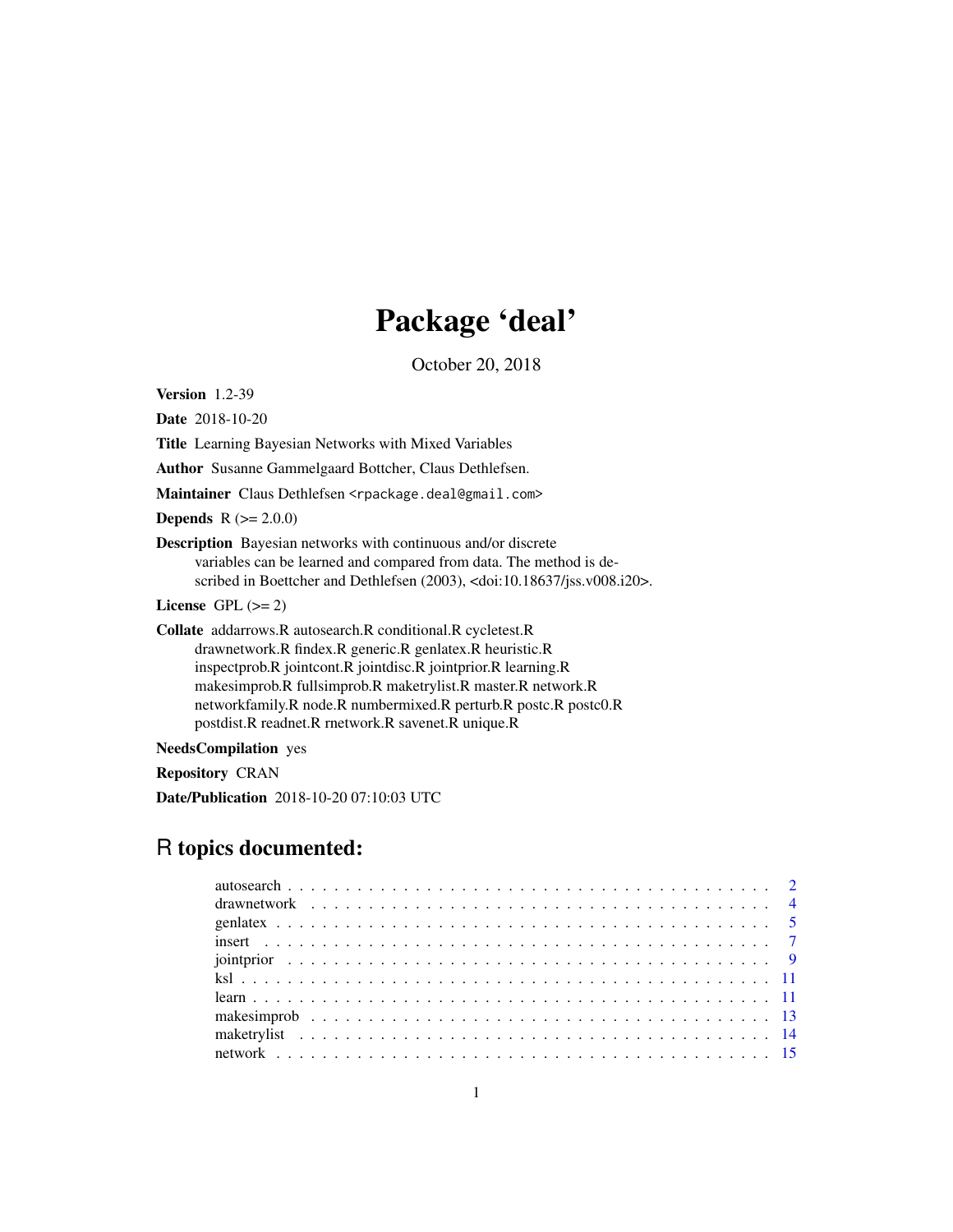#### <span id="page-1-0"></span>2 autosearch and the contract of the contract of the contract of the contract of the contract of the contract of the contract of the contract of the contract of the contract of the contract of the contract of the contract

<span id="page-1-2"></span>autosearch *Greedy search*

# <span id="page-1-1"></span>Description

From initial network, does local perturbations to increase network score.

# Usage

```
autosearch(initnw,data,prior=jointprior(network(data)),maxiter=50,
           trylist= vector("list",size(initnw)),trace=TRUE,
           timetrace=TRUE,showban=FALSE,removecycles=FALSE)
heuristic(initnw,data,prior=jointprior(network(data)),
         maxiter=100, restart=10, degree=size(initnw),
         trylist= vector("list",size(initnw)),trace=TRUE,
         timetrace=TRUE,removecycles=FALSE)
```
gettable(x)

# Arguments

| initnw    | an object of class network, from which the search is started.                          |
|-----------|----------------------------------------------------------------------------------------|
| data      | a data frame used for learning the network, see network.                               |
| prior     | a list containing parameter priors, generated by joint prior.                          |
| maxiter   | an integer, which gives the maximum number of steps in the search algorithm.           |
| restart   | an integer, which gives the number of times to perturb in the and rerun the<br>search. |
| degree    | an integer, which gives the degree of perturbation, see perturb.                       |
| trylist   | a list used internally for reusing learning of nodes, see maketrylist.                 |
| trace     | a logical. If TRUE, plots the accepted networks during search.                         |
| timetrace | a logical. If TRUE, prints some timing information on the screen.                      |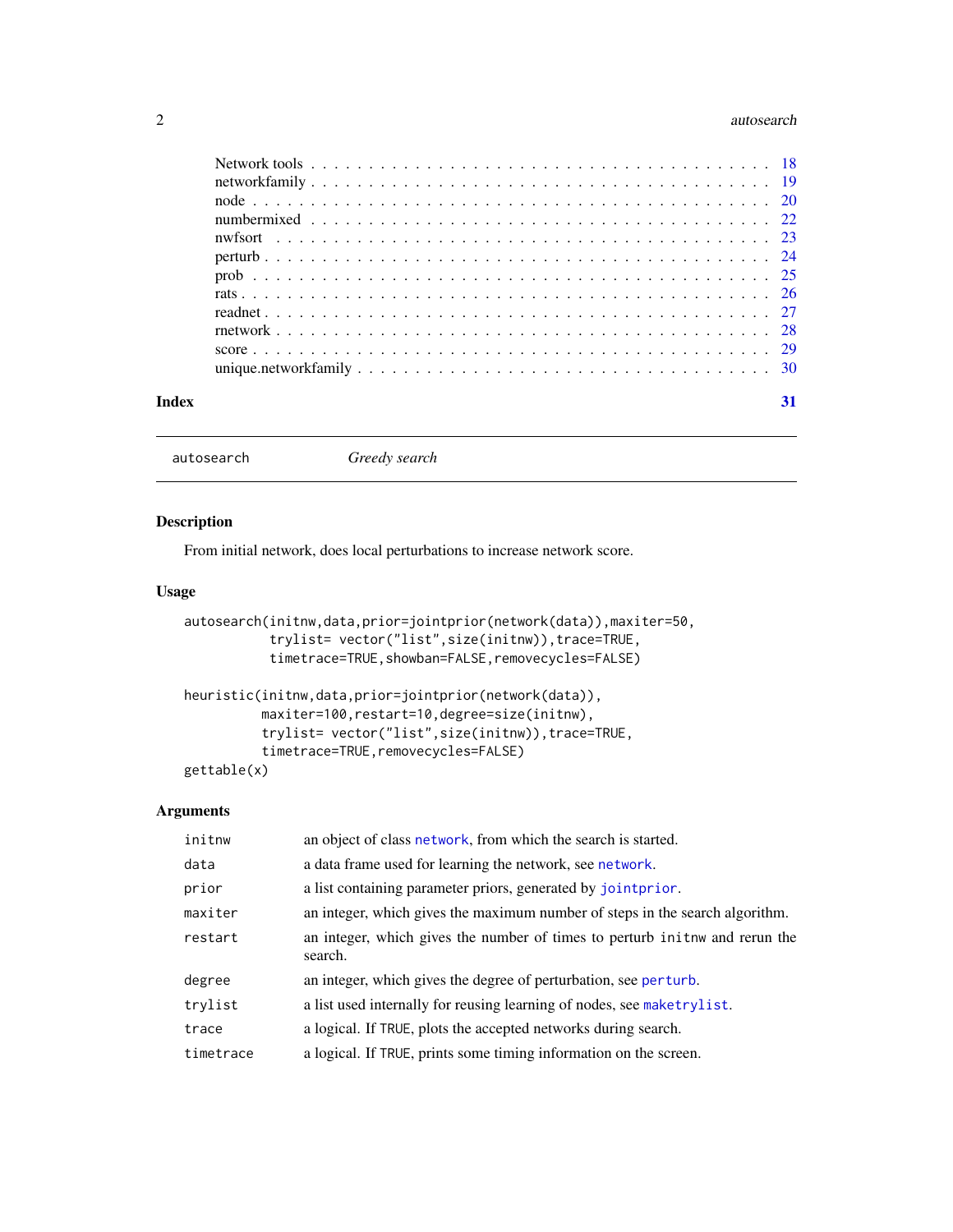#### <span id="page-2-0"></span>autosearch 3

| showban      | a logical passed to the plot method for network objects. If FALSE, the banned<br>arrows are not shown in the plots (if trace is TRUE).                                               |
|--------------|--------------------------------------------------------------------------------------------------------------------------------------------------------------------------------------|
| removecycles | a logical. If TRUE, all networks explored in the search is returned, except for net-<br>works containing a cycle. If FALSE, all networks are returned, including cyclic<br>networks. |
| $\mathsf{x}$ | an output object from a search.                                                                                                                                                      |

# Details

In autosearch, a list of networks is in each step created with either one arrow added, one arrow deleted or one arrow turned (if a cycle is not generated). The network scores of all the proposal networks are calculated and the network with the highest score is chosen for the next step in the search. If no proposed network has a higher network score than the previous network, the search is terminated. The network with the highest network score is returned, along with a list containing all tried networks (depending on the value of removecycles).

heuristic restarts by perturbing initnw degree times and calling autosearch again. The number of restarts is given by the option restart.

#### Value

autosearch and heuristic returns a list with three elements, that may be accessed using [getnetwork](#page-17-1), [gettable](#page-1-1) and [gettrylist](#page-17-1). The elements are

| nw      | an object of class network, which gives the network with the highest score.                                                                                                                                                                                                                               |
|---------|-----------------------------------------------------------------------------------------------------------------------------------------------------------------------------------------------------------------------------------------------------------------------------------------------------------|
| table   | a table with all tried networks. If remove cycles is FALSE, the networks may con-<br>tain cycles. The table contains two columns: model with a string representation<br>of the model and score with the corresponding log network score. The table<br>can be translated to a network family using makenw. |
| trylist | an updated list used internally for reusing learning of nodes, see maketrylist.                                                                                                                                                                                                                           |

#### Author(s)

Susanne Gammelgaard Bottcher, Claus Dethlefsen <rpackage.deal@gmail.com>.

#### See Also

#### [perturb](#page-23-1)

#### Examples

```
data(rats)
fit <- network(rats)
fit.prior <- jointprior(fit,12)
fit <- getnetwork(learn(fit,rats,fit.prior))
fit <- getnetwork(insert(fit,2,1,rats,fit.prior))
fit <- getnetwork(insert(fit,1,3,rats,fit.prior))
hisc <- autosearch(fit,rats,fit.prior,trace=FALSE)
hisc <- autosearch(fit,rats,fit.prior,trace=FALSE,removecycles=TRUE) # slower
```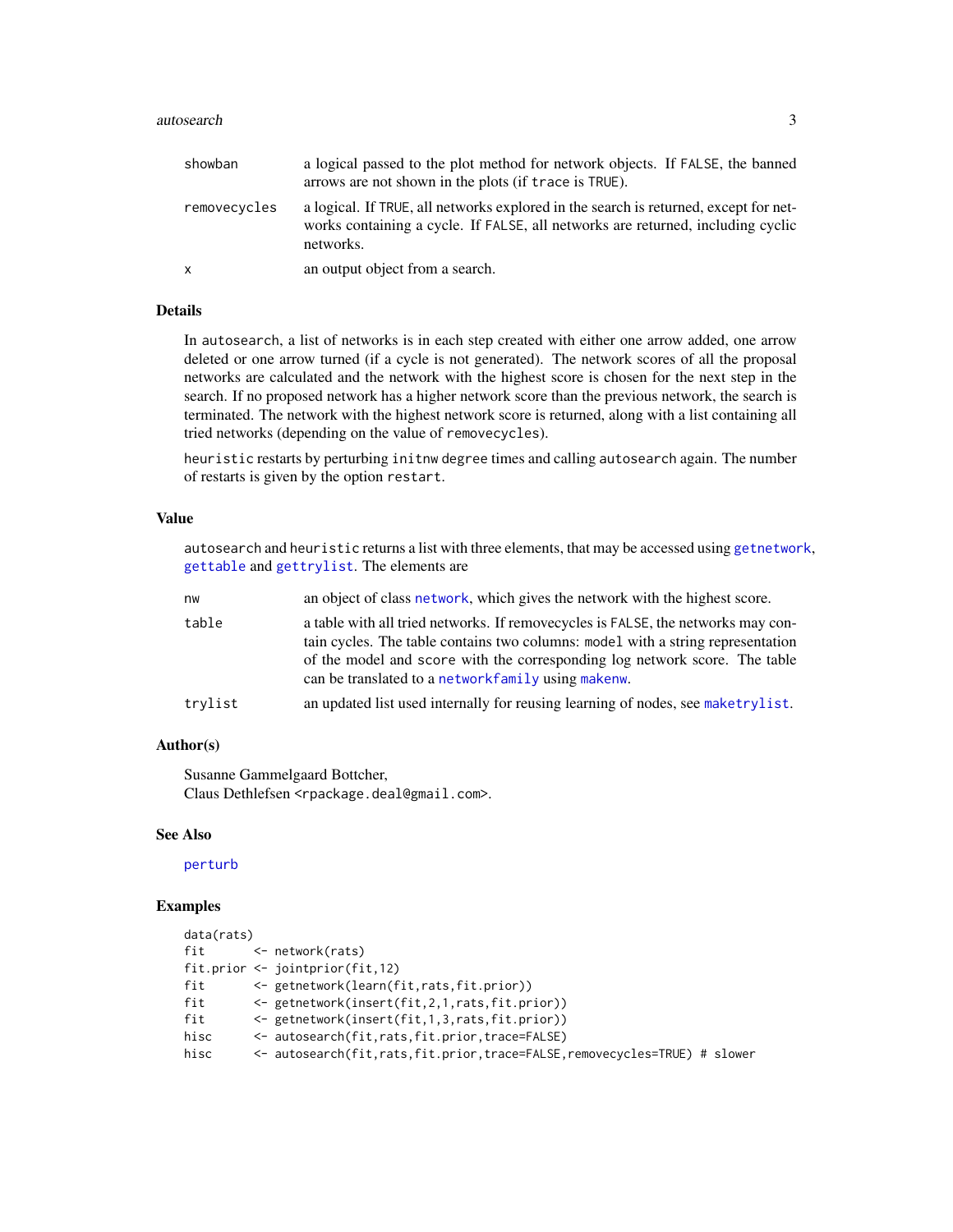```
plot(getnetwork(hisc))
hisc2 <- heuristic(fit,rats,fit.prior,restart=10,trace=FALSE)
plot(getnetwork(hisc2))
print(modelstring(getnetwork(hisc2)))
plot(makenw(gettable(hisc2),fit))
```
<span id="page-3-1"></span>drawnetwork *Graphical interface for editing networks*

# Description

drawnetwork allows the user to specify a Bayesian network through a point and click interface.

# Usage

```
drawnetwork(nw,df,prior,trylist=vector("list",size(nw)),
            unitscale=20,cexscale=8,
            arrowlength=.25,nocalc=FALSE,
            yr=c(0,350),xr=yr,...)
```
# Arguments

| nw          | an object of class network to be edited.                                                                        |
|-------------|-----------------------------------------------------------------------------------------------------------------|
| df          | a data frame used for learning the network, see network.                                                        |
| prior       | a list containing parameter priors, generated by jointprior.                                                    |
| trylist     | a list used internally for reusing learning of nodes, see maketrylist.                                          |
| cexscale    | a numeric passed to the plot method for network objects. Measures the scaled<br>size of text and symbols.       |
| arrowlength | a numeric passed to the plot method for network objects. Measures the length<br>of the edges of the arrowheads. |
| nocalc      | a logical. If TRUE, no learning procedure is called, see eg. rnetwork.                                          |
| unitscale   | a numeric passed to the plot method for network objects. Scale parameter for<br>chopping off arrow heads.       |
| xr          | a numeric vector with two components containing the range on x-axis.                                            |
| yr          | a numeric vector with two components containing the range on y-axis.                                            |
| $\cdots$    | additional plot arguments, passed to the plot method for network objects.                                       |

<span id="page-3-0"></span>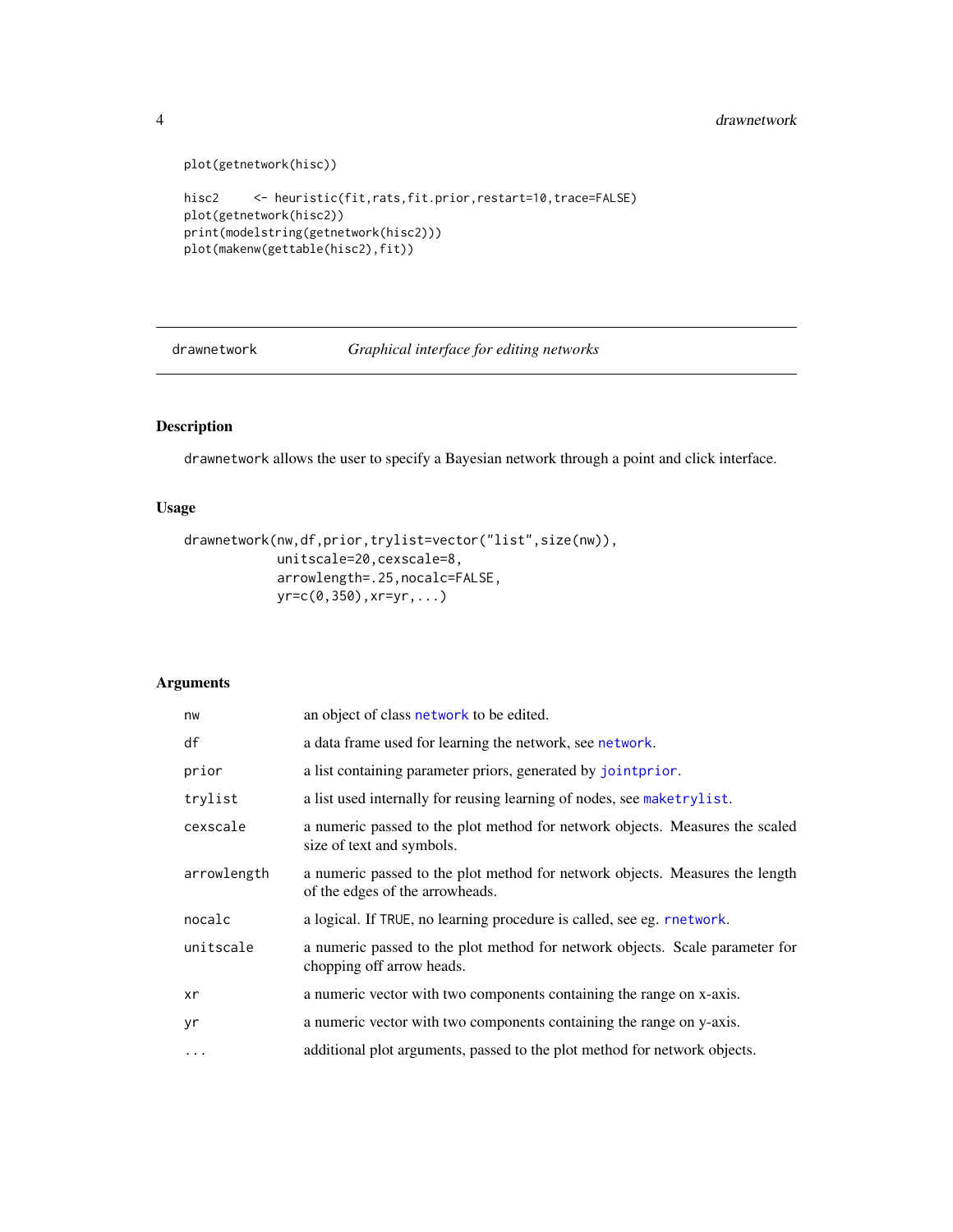#### <span id="page-4-0"></span>genlatex 5

# Details

To insert an arrow from node 'A' to node 'B', first click node 'A' and then click node 'B'. When the graph is finished, click 'stop'.

To specify that an arrow must not be present, press 'ban' (a toggle) and draw the arrow. This is shown as a red dashed arrow. It is possible to ban both directions between nodes. The ban list is stored with the network in the property banlist. It is a matrix with two columns. Each row is the 'from' node index and the 'to' node index, where the indices are the column number in the data frame.

Note that the network score changes as the network is re-learned whenever a change is made (unless nocalc is TRUE).

#### Value

A list with two elements that may be accessed using [getnetwork](#page-17-1) and [gettrylist](#page-17-1). The elements are

| nw      | an object of class network with the final network.                              |
|---------|---------------------------------------------------------------------------------|
| trylist | an updated list used internally for reusing learning of nodes, see maketrylist. |

#### Author(s)

Susanne Gammelgaard Bottcher, Claus Dethlefsen <rpackage.deal@gmail.com>.

# See Also

[network](#page-14-1)

#### Examples

```
data(rats)
rats.nw <- network(rats)
rats.prior <- jointprior(rats.nw,12)
rats.nw <- getnetwork(learn(rats.nw,rats,rats.prior))
## Not run: newrat <- getnetwork(drawnetwork(rats.nw,rats,rats.prior))
```
<span id="page-4-1"></span>genlatex *From a network family, generate LaTeX output*

# Description

The networks in a network family is arranged as pictex-graphs in a LaTeX-table.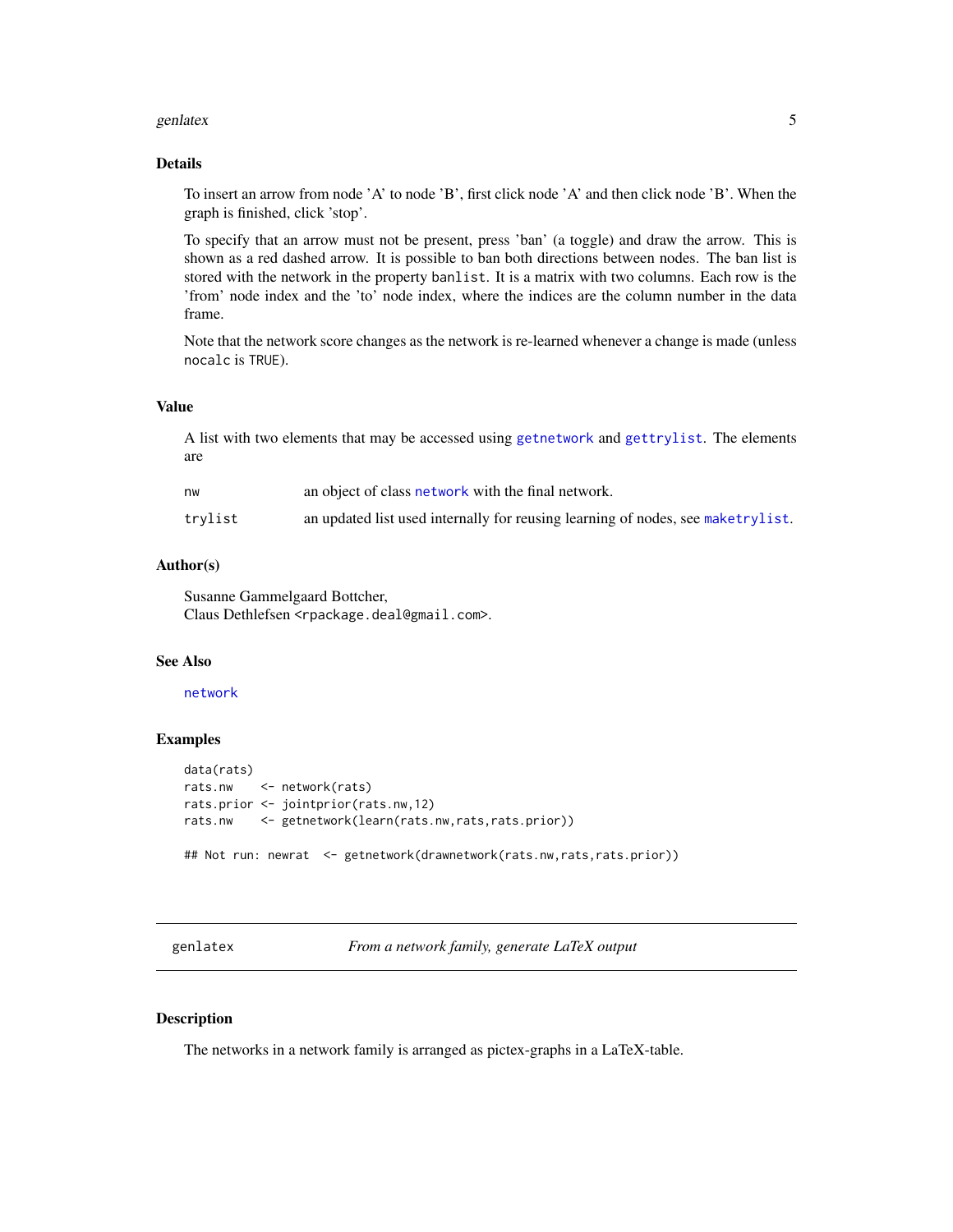# <span id="page-5-0"></span>Usage

```
genlatex(nwl,outdir="pic/",prefix="scoretable",picdir="",picpre="pic",
        ncol=5,nrow=7,width=12/ncol,vadjust=-1.8)
genpicfile (nwl,outdir="pic/",prefix="pic",w=1.6,h=1.6,bigscale=3)
```
# Arguments

| nwl      | object of class networkfamily containing a list of objects of class network.                                                          |
|----------|---------------------------------------------------------------------------------------------------------------------------------------|
| outdir   | character string, the directory for storing output.                                                                                   |
| prefix   | character string, the filename (without extension) of the LaTeX file. The file-<br>names of the picfiles begin with the given prefix. |
| picdir   | character string, the directory where pic-files are stored.                                                                           |
| picpre   | character string, prefix for pic-files.                                                                                               |
| ncol     | integer, the number of columns in LaTeX table.                                                                                        |
| nrow     | integer, the number of rows in LaTeX table.                                                                                           |
| width    | numeric, the width of each cell in the LaTeX table.                                                                                   |
| vadjust  | numeric, the vertical adjustment in LaTeX table.                                                                                      |
| W        | numeric, the width of pictex objects                                                                                                  |
| h        | numeric, the height of pictex objects                                                                                                 |
| bigscale | numeric, the scaling of the best network, which is output in 'nice.tex'                                                               |
|          |                                                                                                                                       |

# Value

#### Files:

{outdir}{picpre}xx.tex one pictex file for each network in the network family, indexed by xx. {outdir}{prefix}.tex LaTeX file with table including all pictex files. {outdir}{picpre}nice.tex pictex file with the best network.

# Author(s)

Susanne Gammelgaard Bottcher, Claus Dethlefsen <rpackage.deal@gmail.com>.

# See Also

[networkfamily](#page-18-1), [pictex](#page-0-0)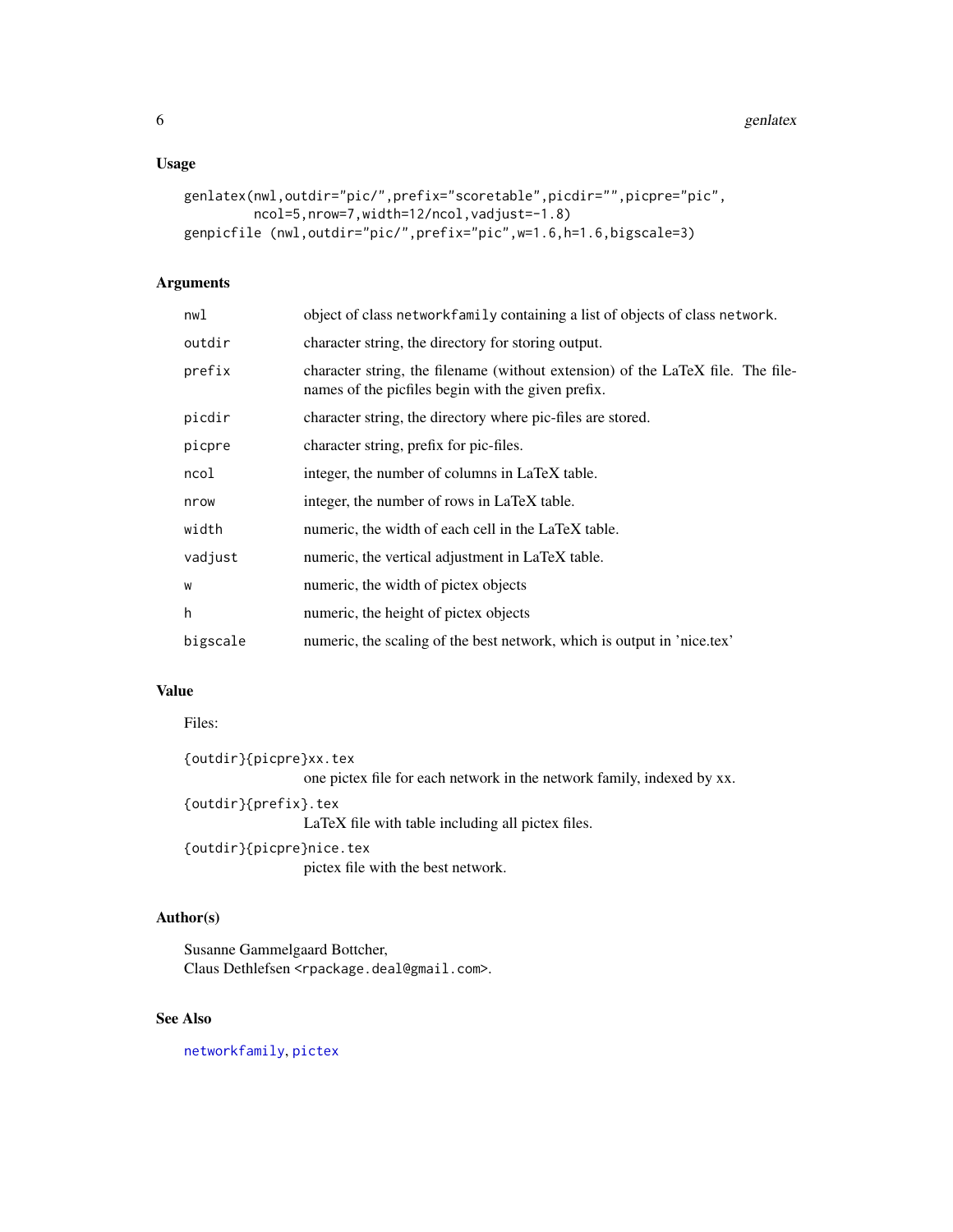#### <span id="page-6-0"></span>insert 7

#### Examples

```
data(rats)
allrats <- getnetwork(networkfamily(rats,network(rats)))
allrats <- nwfsort(allrats)
## Not run: dir.create("c:/temp")
## Not run: genpicfile(allrats,outdir="c:/temp/pic/")
## Not run: genlatex(allrats,outdir="c:/temp/pic/",picdir="c:/temp/pic/")
## LATEX FILE:
#\documentclass{article}
#\usepackage{array,pictex}
#\begin{document}
#\input{scoretable}
#\input{picnice}
#\end{document}
#data(ksl)
#ksl.nw <- network(ksl)
#ksl.prior <- jointprior(ksl.nw,64)
#mybanlist <- matrix(c(5,5,6,6,7,7,9,
# 8,9,8,9,8,9,8),ncol=2)
#banlist(ksl.nw) <- mybanlist
#ksl.nw <- getnetwork(learn(ksl.nw,ksl,ksl.prior))
#ksl.search <- autosearch(ksl.nw,ksl,ksl.prior,
# trace=TRUE)
#ksl.searchlist <- makenw(ksl.search$table,ksl.search$nw)
#ksl.searchlist <- nwfsort(ksl.searchlist)
## Not run: genpicfile(ksl.searchlist)
## Not run: genlatex(ksl.searchlist)
```
<span id="page-6-1"></span>insert *Insert/remove an arrow in network*

#### Description

Inserts/removes one arrow in a network (if legal)

#### Usage

```
insert (nw,j,i,df,prior,nocalc=FALSE,trylist=vector("list",size(nw)))
remover(nw,j,i,df,prior,nocalc=FALSE,trylist=vector("list",size(nw)))
```
# Arguments

| nw | an object of class network.                   |
|----|-----------------------------------------------|
|    | integer, giving the index of the 'from' node. |
|    | integer, giving the index of the 'to' node.   |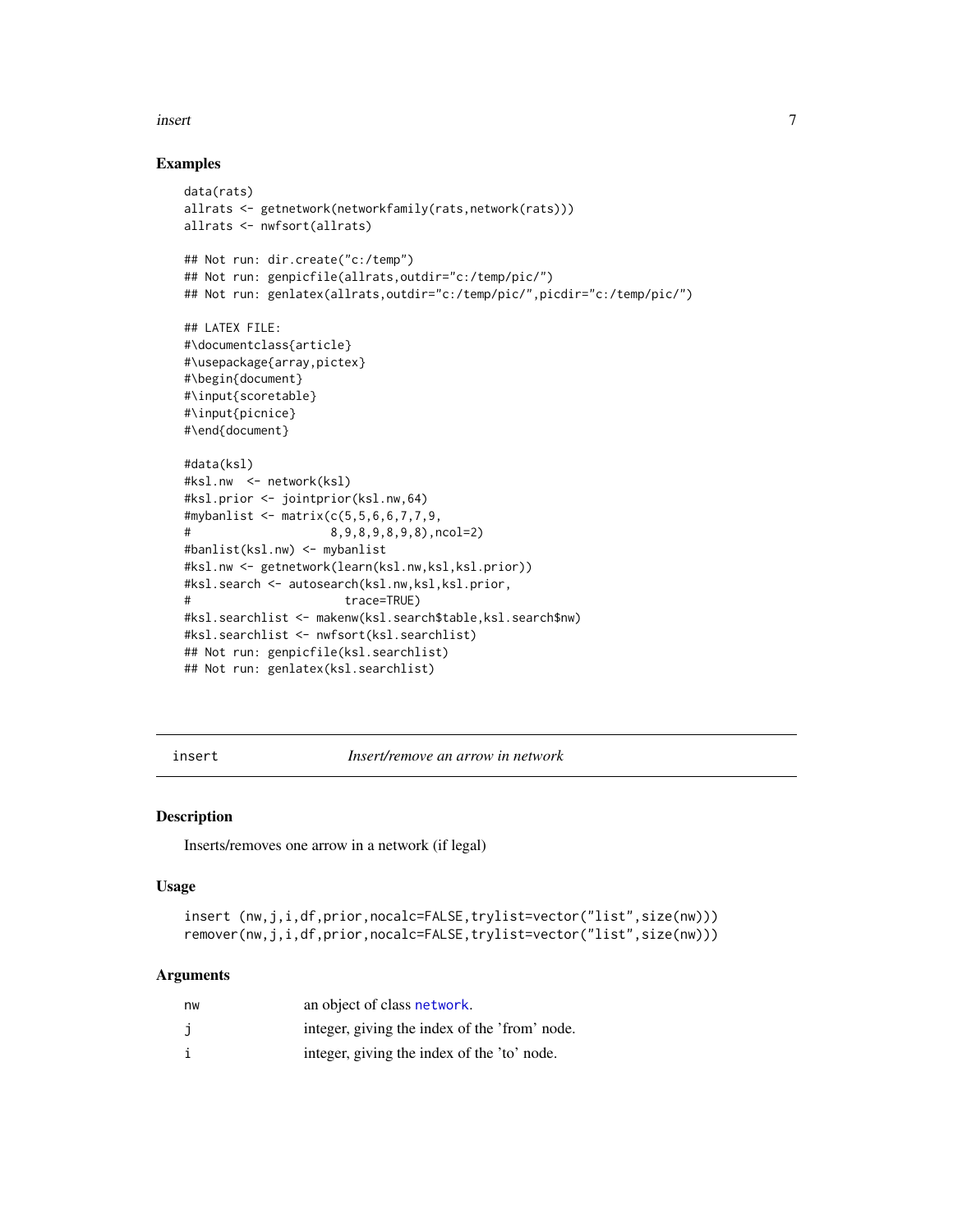<span id="page-7-0"></span>8 insert

| df      | a data frame used for learning the network, see network.                |
|---------|-------------------------------------------------------------------------|
| prior   | a list describing parameter priors, generated by jointprior.            |
| nocalc  | a logical. If TRUE, learning is not called.                             |
| trylist | a list, used internally for reusing learning of nodes, see maketrylist. |

# Details

Examines if the arrow from j to i is legal according to the following criteria

Arrows from/to the same node are not legal.

Arrows from continous nodes to discrete nodes are not legal.

Arrows banned in ban list are not legal, see [drawnetwork](#page-3-1).

Arrows already existing in the network are not legal.

If the arrow is not legal, a NULL network is returned. Otherwise, the arrow is inserted/removed, the network is re-learned (if nocalc is FALSE). The trylist is updated.

#### Value

A list with two elements

| nw      | an object of class network with the arrow added/removed if this is possible. If<br>not. NULL is returned. |
|---------|-----------------------------------------------------------------------------------------------------------|
| trvlist | an updated list, used internally for reusing learning of nodes, see maketrylist.                          |

#### Author(s)

Susanne Gammelgaard Bottcher, Claus Dethlefsen <rpackage.deal@gmail.com>.

# Examples

```
data(rats)
rats.nw <- network(rats)
rats.nw <- getnetwork(insert(rats.nw,2,1,nocalc=TRUE))
rats.prior <- jointprior(rats.nw,12)
rats.nw2 <- network(rats)
rats.nw2 <- getnetwork(learn(rats.nw2,rats,rats.prior))
rats.nw2 <- getnetwork(insert(rats.nw2,1,2,rats,rats.prior))
rats.nw3 <- getnetwork(remover(rats.nw2,1,2,rats,rats.prior))
```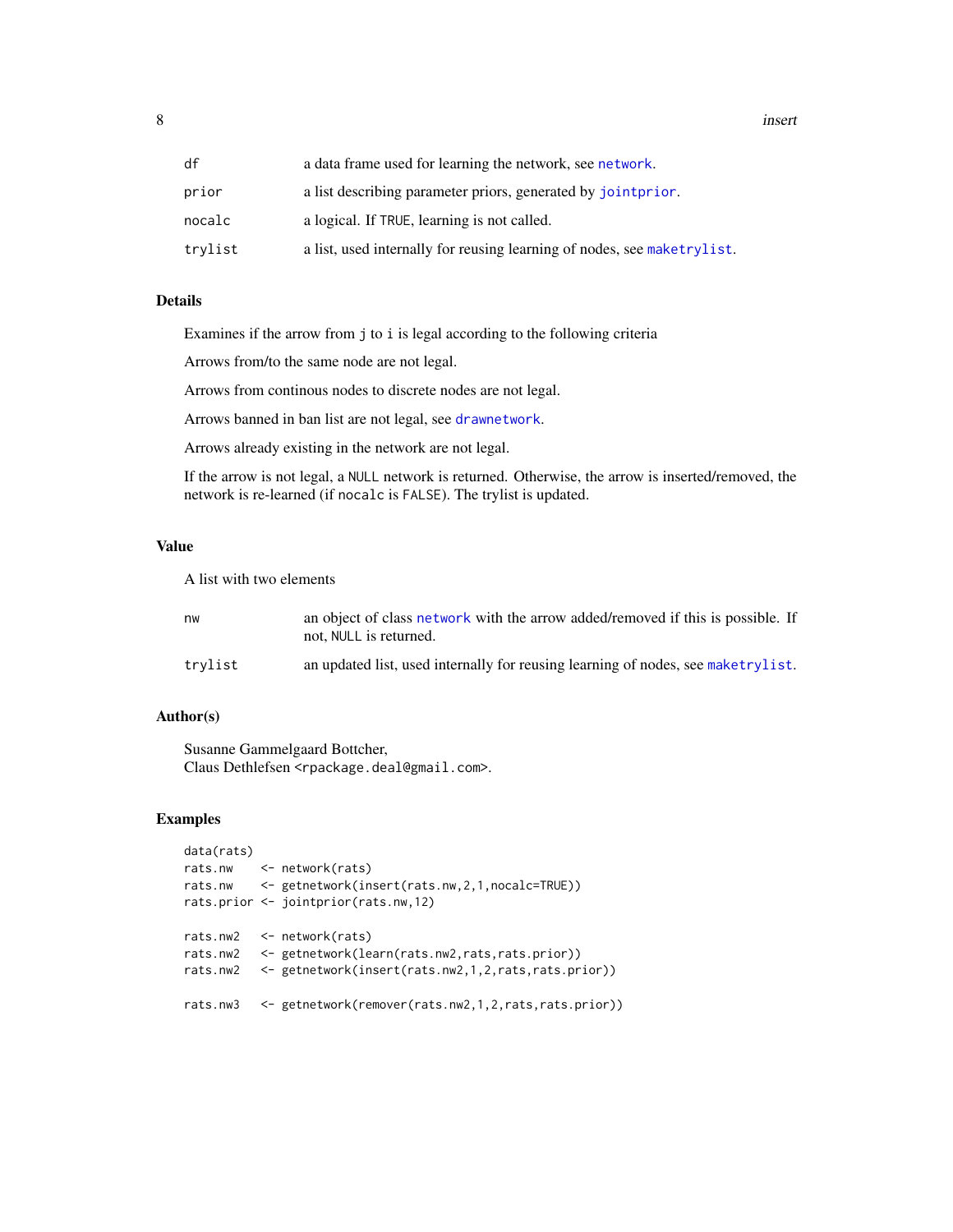<span id="page-8-1"></span><span id="page-8-0"></span>

# Description

Given a network with a prob property for each node, derives the joint probability distribution. Then the quantities needed in the local master procedure for finding the local parameter priors are deduced.

#### Usage

```
jointprior(nw,N=NA,phiprior="bottcher",timetrace=FALSE)
```
# Arguments

| nw        | an object of class network. Each node must have a prob property to describe the<br>local probability distribution. The prob property is created using prob method<br>for network objects, which is called by the network function. |
|-----------|------------------------------------------------------------------------------------------------------------------------------------------------------------------------------------------------------------------------------------|
| N         | an integer, which gives the size of the imaginary data base. If this is too small,<br>NA's may be created in the output, resulting in errors in learn. If no N is given,<br>the procedure tries to set a value as low as possible. |
| phiprior  | a string, which specifies how the prior for phi is calculated. Either phiprior="bottcher"<br>or phiprior="heckerman" can be used.                                                                                                  |
| timetrace | a logical. If TRUE, prints some timing information on the screen.                                                                                                                                                                  |

#### Details

For the discrete part of the network, the joint probability distribution is calculated by multiplying together the local probability distributions. Then, jointalpha is determined by multiplying each entry in the joint probability distribution by the size of the imaginary data base N.

For the mixed part of the network, for each configuration of the discrete variables, the joint Gaussian distribution of the continuous variables is constructed and represented by jointmu (one row for each configuration of the discrete parents) and jointsigma (a list of matrices – one for each configuration of the discrete parents). The configurations of the discrete parents are ordered according to [findex](#page-0-0). The algorithm for constructing the joint distribution of the continuous variables is described in Shachter and Kenley (1989).

Then, jointalpha, jointnu, jointrho, mu and jointphi are deduced. These quantities are later used for deriving local parameter priors.

For each configuration i of the discrete variables,

$$
\nu_i = \rho_i = \alpha_i
$$

and

$$
\phi_i = (\nu_i - 1)\Sigma_i
$$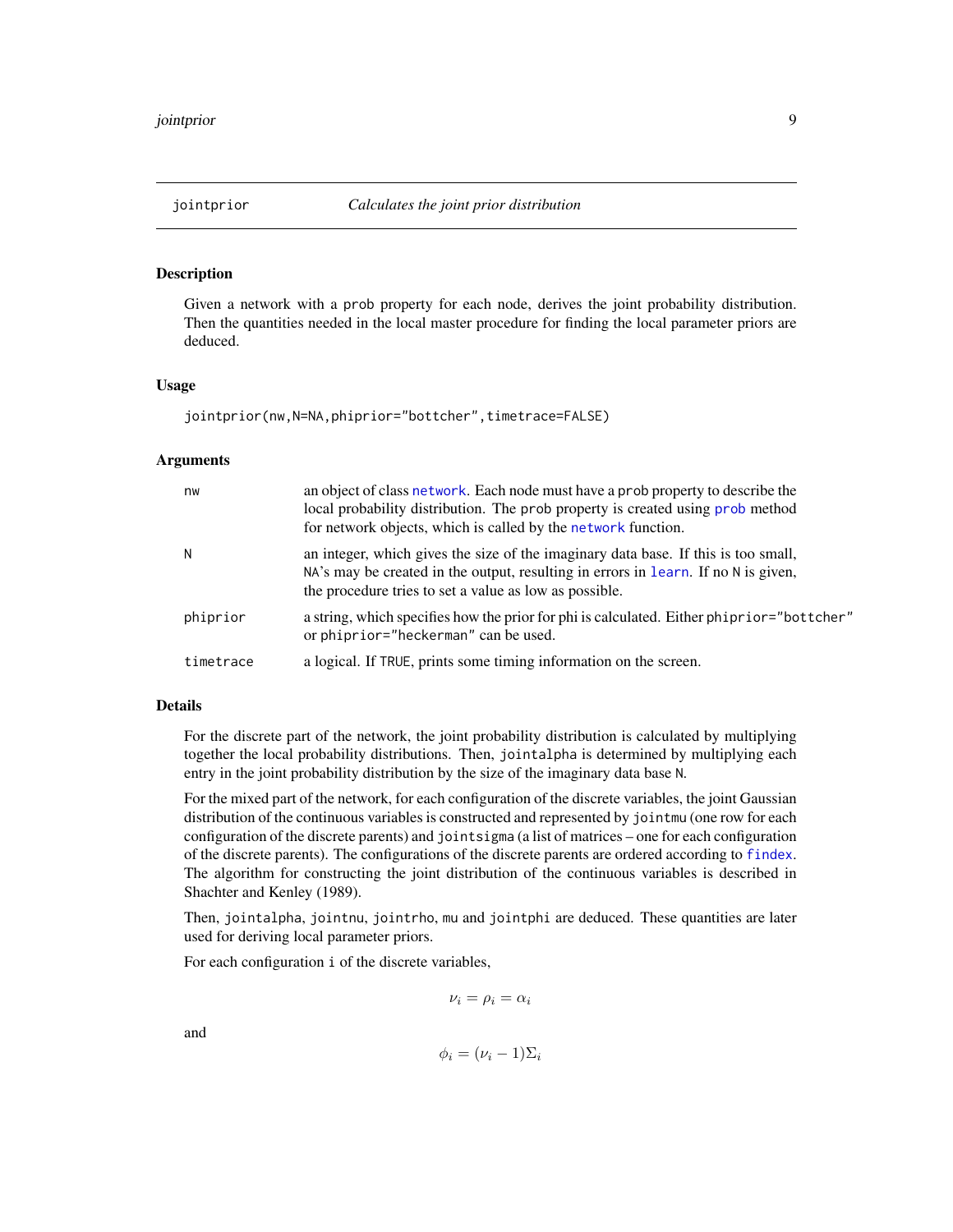<span id="page-9-0"></span>if phiprior="bottcher", see Bottcher(2001) and

$$
\phi_i = \nu_i (\rho_i - 2) \Sigma_i / (\nu_i + 1)
$$

if phiprior="heckerman", see Heckerman, Geiger and Chickering (1995).

#### Value

A list with the following elements,

| jointalpha | a table used in the local master procedure for discrete variables.                         |
|------------|--------------------------------------------------------------------------------------------|
| jointnu    | a table used in the local master procedure for continuous variables.                       |
| jointrho   | a table used in the local master procedure for continuous variables.                       |
| jointmu    | a numeric matrix used in the local master procedure for continuous variables.              |
| jointsigma | a list of numeric matrices (not used in further calculations).                             |
| jointphi   | a list of numeric matrices used in the local master procedure for continuous<br>variables. |

# Author(s)

Susanne Gammelgaard Bottcher, Claus Dethlefsen <rpackage.deal@gmail.com>.

#### References

Bottcher, S.G. (2001). Learning Bayesian Networks with Mixed Variables, Artificial Intelligence and Statistics 2001, Morgan Kaufmann, San Francisco, CA, USA, 149-156.

Heckerman, D., Geiger, D. and Chickering, D. (1995). Learning Bayesian networks: The combination of knowledge and statistical data. Machine Learning, 20: 197-243.

Shachter, R.D. and Kenley, C.R. (1989), Gaussian influence diagrams. Management Science, 35:527-550.

#### See Also

[network](#page-14-1), [prob](#page-24-1)

#### Examples

```
data(rats)
rats.nw <- network(rats)
rats.prior <- jointprior(rats.nw,12)
## Not run: savenet(rats.nw,file("rats.net"))
## Not run: rats.nw <- readnet(file("rats.net"))
## Not run: rats.nw <- prob(rats.nw,rats)
## Not run: rats.prior <- jointprior(rats.nw,12)
```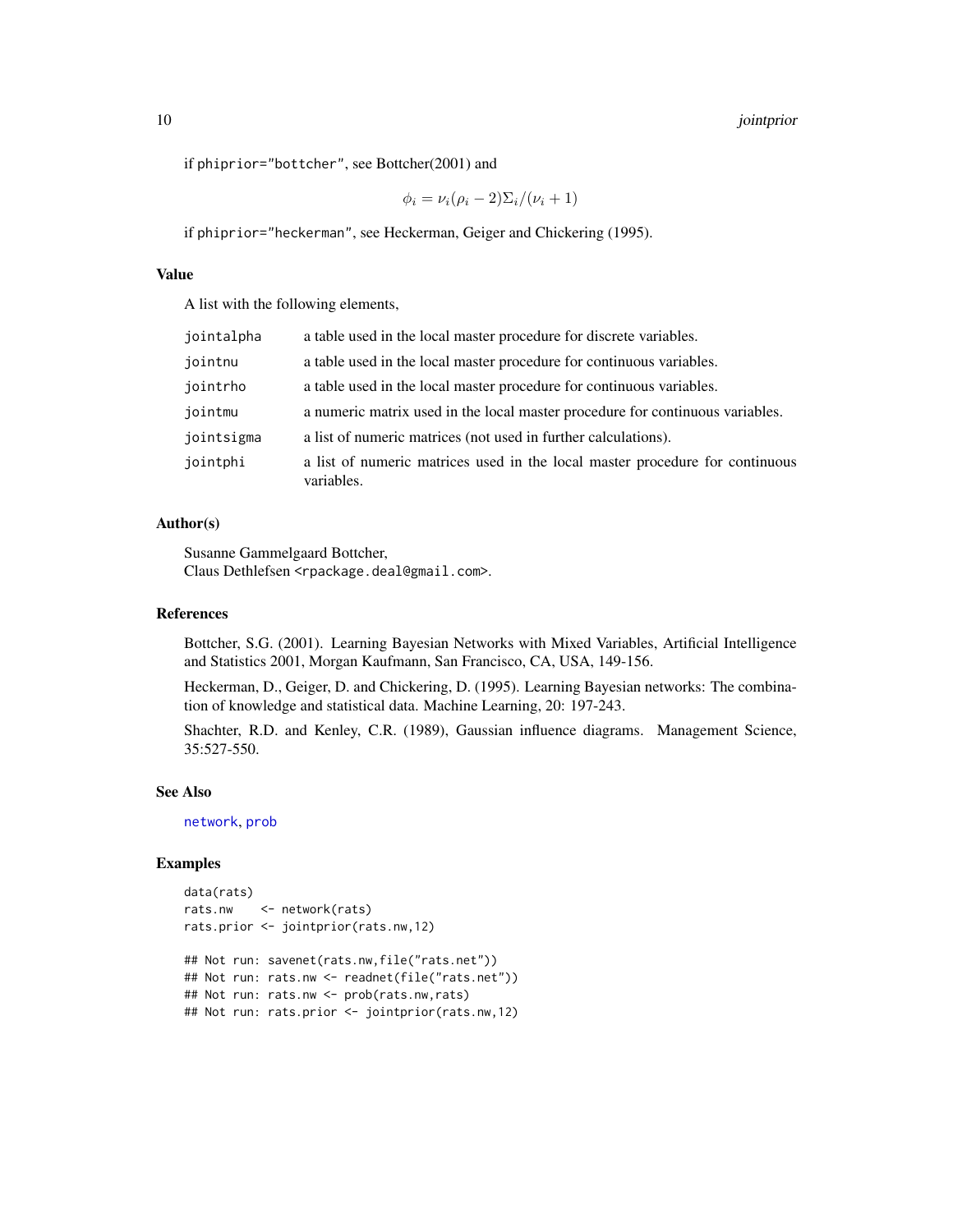# Description

Data from a study measuring health and social characteristics of representative samples of Danish 70 year olds, taken in 1967 and 1984.

#### Format

A data frame with variables of both discrete and continuous types.

FEV Forced ejection volume Kol Cholesterol Hyp Hypertension (no/yes) logBMI Logarithm of Body Mass Index Smok Smoking (no/yes) Alc Alcohol consumption (seldom/frequently) Work Working (yes/no) Sex male/female Year Survey year (1967/1984)

<span id="page-10-1"></span>learn *Estimation of parameters in the local probability distributions*

# Description

Updates the distributions of the parameters in the network, based on a prior network and data. Also, the network score is calculated.

# Usage

```
learn (nw, df, prior=jointprior(nw),
              nodelist=1:size(nw),
               trylist=vector("list",size(nw)),
               timetrace=FALSE)
```
<span id="page-10-0"></span>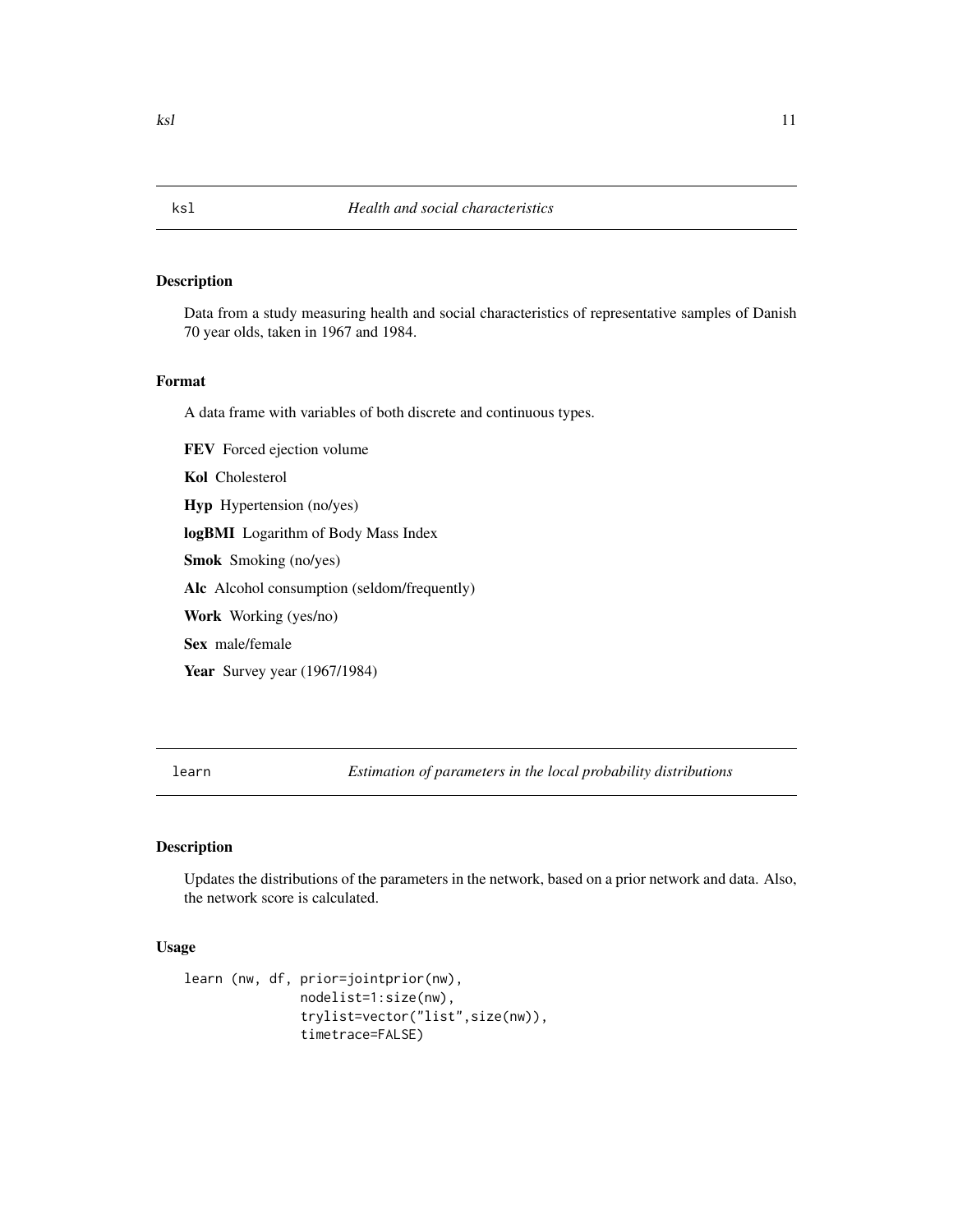#### <span id="page-11-0"></span>Arguments

| nw        | an object of class network.                                            |
|-----------|------------------------------------------------------------------------|
| df        | a data frame used for learning the network, see network.               |
| prior     | a list containing parameter priors, generated by jointprior.           |
| nodelist  | a numeric vector of indices of nodes to be learned.                    |
| trylist   | a list used internally for reusing learning of nodes, see maketrylist. |
| timetrace | a logical. If TRUE, prints some timing information on the screen.      |

# Details

The procedure learn determines the master prior, local parameter priors and local parameter posteriors, see Bottcher (2001). It may be called on all nodes (default) or just a single node.

From the joint prior distribution, the marginal distribution of all parameters in the family consisting of the node and its parents can be determined. This is the master prior, see [localmaster](#page-0-0).

The local parameter priors are now determined by conditioning in the master prior distribution, see [conditional](#page-0-0). The hyperparameters associated with the local parameter prior distribution is attached to each node in the property condprior.

Finally, the local parameter posterior distributions are calculated (see [post](#page-0-0)) and attached to each node in the property condposterior.

A so-called trylist is maintained to speedup the learning process. The trylist consists of a list of matrices for each node. The matrix for a given node holds previously evaluated parent configurations and the corresponding log-likelihood contribution. If a node with a certain parent configuration needs to be learned, it is checked, whether the node has already been learned. The previously learned nodes are given as input in the trylist parameter and is updated in the learning procedure.

When one or more nodes in a network have been learned, the network score is updated and attached to the network in the property score.

The learning procedure is called from various functions using the principle, that networks should always be updated with their score. Thus, e.g.\ [drawnetwork](#page-3-1) keeps the network updated when the graph is altered.

#### Value

A list with two elements that may be accessed using [getnetwork](#page-17-1) and [gettrylist](#page-17-1). The elements are

| nw      | an object of class network, with the condposterior properties updated for the<br>nodes. Also, the property score is updated and contains the network score.<br>The contribution to the network score for each node is contained in the property<br>loglik for each node. |
|---------|--------------------------------------------------------------------------------------------------------------------------------------------------------------------------------------------------------------------------------------------------------------------------|
| trylist | an updated list used internally for reusing learning of nodes, see maketrylist.                                                                                                                                                                                          |

#### Author(s)

Susanne Gammelgaard Bottcher, Claus Dethlefsen <rpackage.deal@gmail.com>.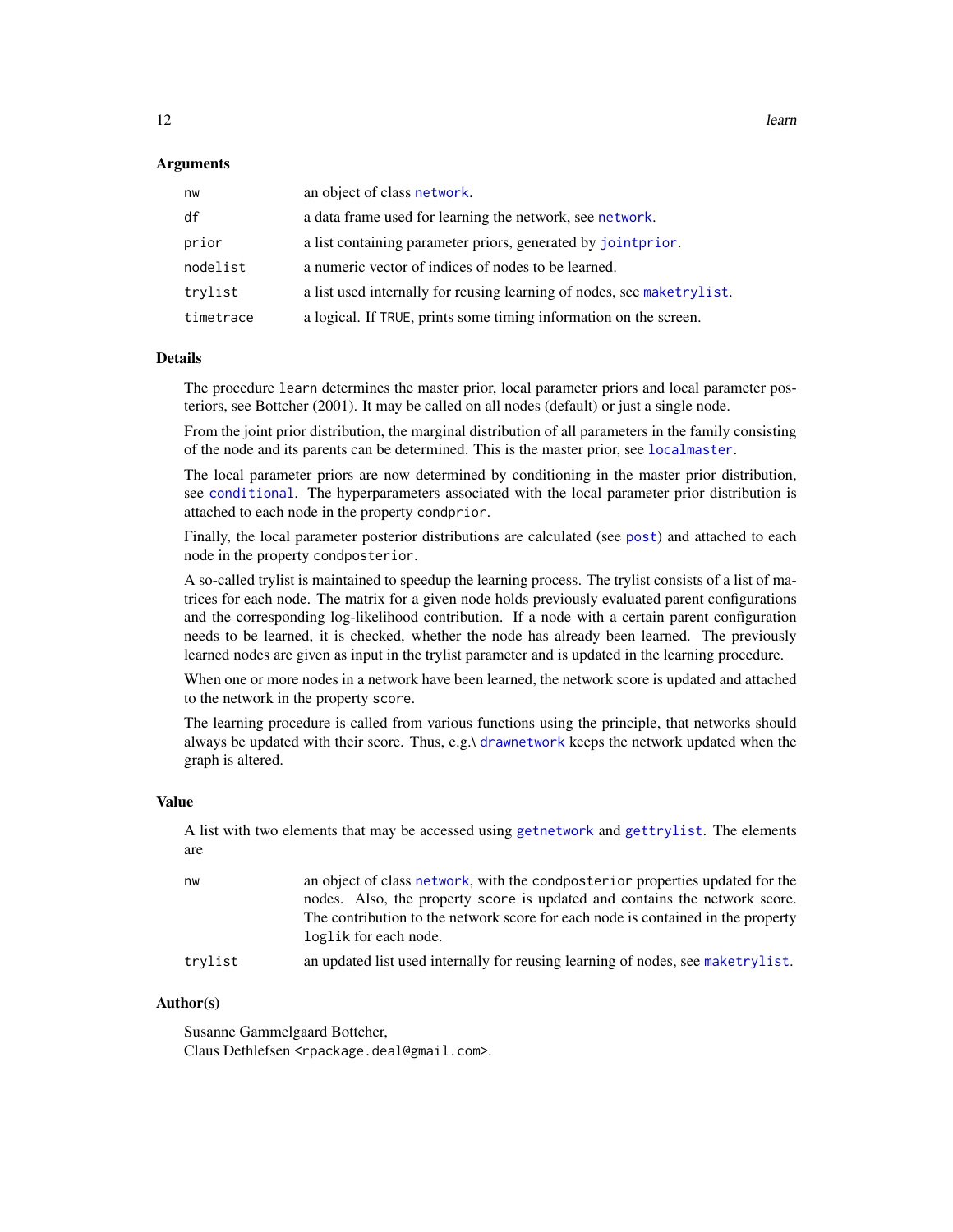# <span id="page-12-0"></span>makesimprob 13

# References

Bottcher, S.G. (2001). Learning Bayesian Networks with Mixed Variables, Artificial Intelligence and Statistics 2001, Morgan Kaufmann, San Francisco, CA, USA, 149-156.

# See Also

[networkfamily](#page-18-1), [jointprior](#page-8-1), [maketrylist](#page-13-1), [network](#page-14-1)

#### Examples

```
data(rats)
fit <- network(rats)
fit.prior <- jointprior(fit,12)
fit.learn <- learn(fit,rats,fit.prior,timetrace=TRUE)
fit.nw <- getnetwork(fit.learn)
fit.learn2<- learn(fit,rats,fit.prior,trylist=gettrylist(fit.learn),timetrace=TRUE)
```
<span id="page-12-1"></span>makesimprob *Make a suggestion for simulation probabilities*

#### Description

Creates local probability distributions reflecting the graph of the network. These are attached as a simprob property to each node in the network and can be edited and used for [rnetwork](#page-27-1).

#### Usage

```
makesimprob(nw,
```

```
s2=function(idx,cf) {
  cf <- as.vector(cf)
  xs \leftarrow (1:\text{length}(cf))log(xs%*%cf+1)
},
m0=function(idx,cf) {
  cf <- as.vector(cf)
  xs \leftarrow (1:\text{length}(cf))^2.69*(xs%*%cf)
  },
m1=function(idx,cf) {
  cf \leq as.vector(cf)xs <- (1:length(cf))*10
  idx*(cf%*%xs)
  })
```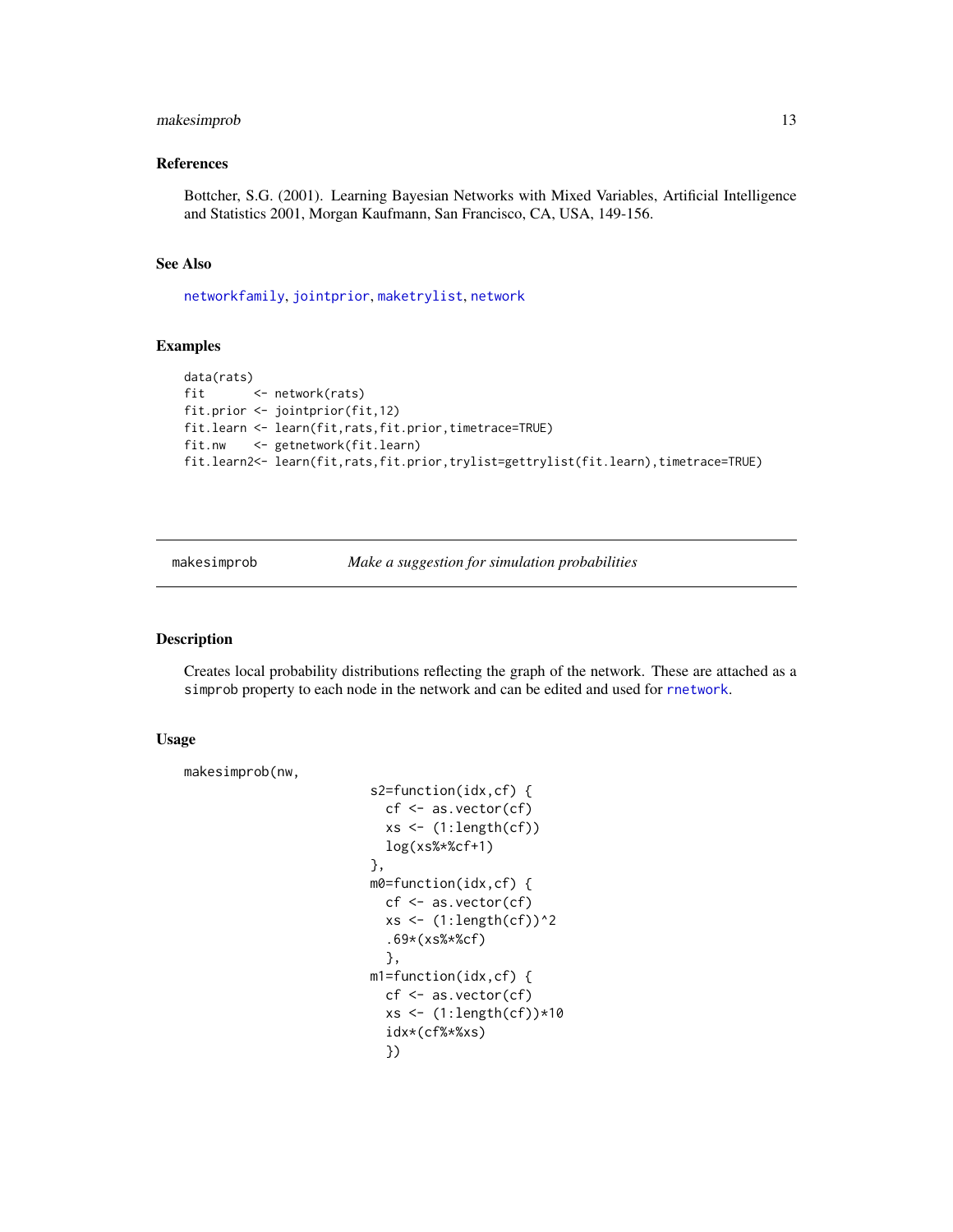#### <span id="page-13-0"></span>Arguments

| nw             | an object of class network.                                                                                                           |
|----------------|---------------------------------------------------------------------------------------------------------------------------------------|
| s <sub>2</sub> | function that returns the variance as a function of the node index and the config-<br>uration of the discrete variables.              |
| mØ             | function that returns the intercept as a function of the node index and the con-<br>figuration of the discrete variables.             |
| m1             | function that returns the regression coefficients as a function of the node index<br>and the configuration of the discrete variables. |

# Details

For each node, the local simprob is determined. If the node is discrete, the probability distribution is uniform (and thus not reflecting the dependence in the graph, as it should). If the node is continuous, one mean and variance is attached per configuration of the discrete parents. The mean depends on the continuos parents and is the regression coefficients determined by the functions  $m\theta$  (intercept) and m1 (regression coefficients). The variance is determined by the function s2.

#### Value

The network object nw, where each node has attached the property simprob.

# Author(s)

Susanne Gammelgaard Bottcher, Claus Dethlefsen <rpackage.deal@gmail.com>.

# See Also

[rnetwork](#page-27-1)

<span id="page-13-1"></span>maketrylist *Creates the full trylist*

# Description

For faster learning, a trylist is maintained as a lookup table for a given parent configuration of a node.

#### Usage

```
maketrylist(initnw,data,prior=jointprior(network(data)),timetrace=FALSE)
```
#### Arguments

| initnw    | an object of class network, from which the search is started.     |
|-----------|-------------------------------------------------------------------|
| data      | a data frame used for learning the network, see network.          |
| prior     | a list containing parameter priors, generated by joint prior.     |
| timetrace | a logical. If TRUE, prints some timing information on the screen. |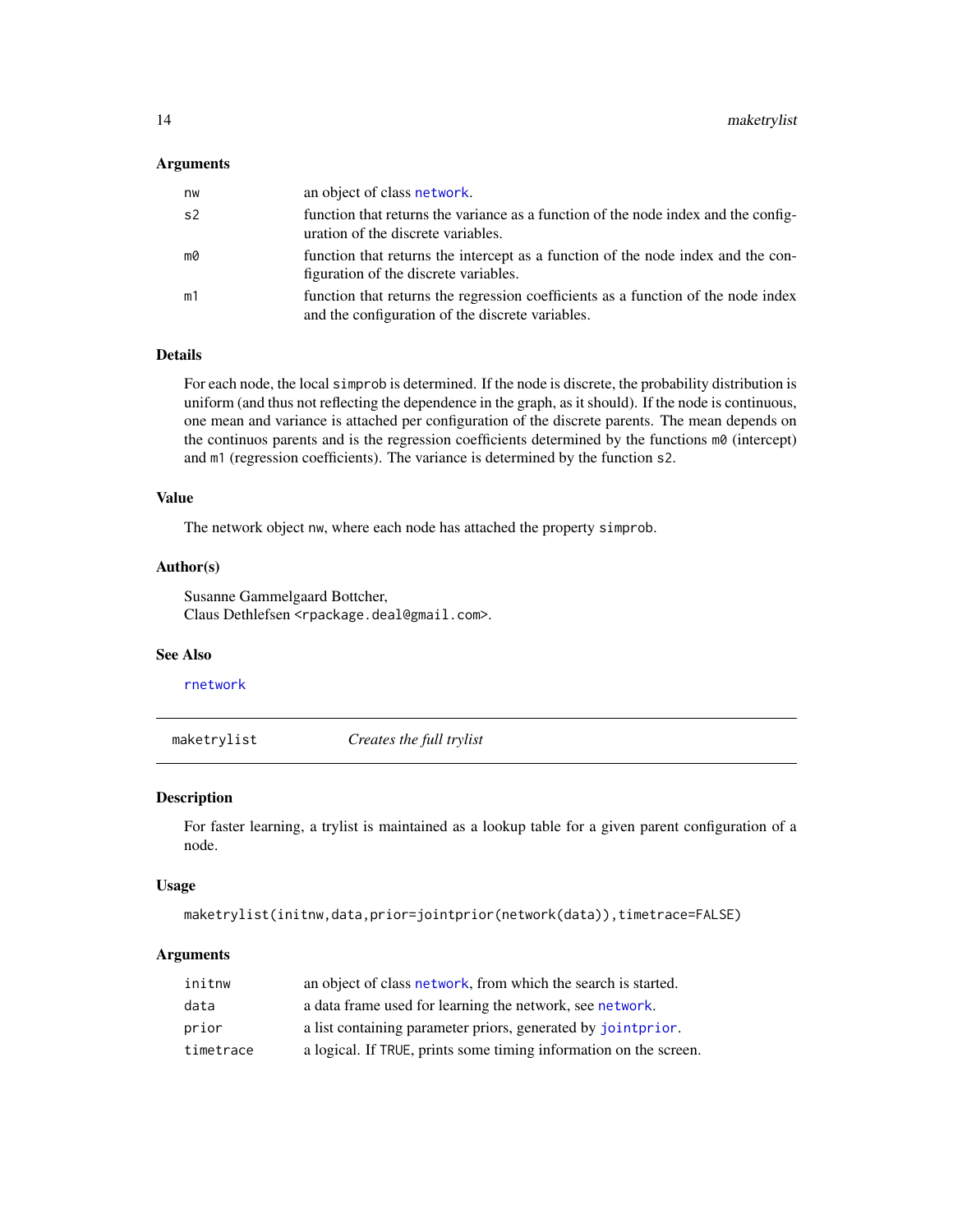#### <span id="page-14-0"></span>network and the set of the set of the set of the set of the set of the set of the set of the set of the set of the set of the set of the set of the set of the set of the set of the set of the set of the set of the set of t

# Details

This procedure is included for illustrative purposes. For each node in the network, all possible parent configurations are created and learned. The result is called a trylist. To create the full trylist is very time-consuming, and a better choice is to maintain a trylist while searching and indeed this is automatically done. The trylist is given as output to all functions that call the learning procedure and can be given as an argument.

#### Value

A list with one element per node in the network. In the list, element *i* is a matrix with two columns: a string with the indices of the parent nodes, separated by ":", and a numeric with the log-likelihood contribution of the node given the parent configuration. Whenever learning is performed of a node given a parent configuration, the trylist is consulted to yield faster learning, especially useful when using [autosearch](#page-1-2) or [heuristic](#page-1-1).

#### Author(s)

Susanne Gammelgaard Bottcher, Claus Dethlefsen <rpackage.deal@gmail.com>.

# See Also

[networkfamily](#page-18-1), [autosearch](#page-1-2) [heuristic](#page-1-1)

### Examples

```
data(rats)
rats.nw <- network(rats)
rats.pr <- jointprior(rats.nw,12)
rats.nw <- getnetwork(learn(rats.nw,rats,rats.pr))
rats.tr <- maketrylist(rats.nw,rats,rats.pr)
rats.hi <- getnetwork(heuristic(rats.nw,rats,rats.pr,trylist=rats.tr))
```
<span id="page-14-1"></span>network *Bayesian network data structure*

#### Description

A Bayesian network is represented as an object of class network. Methods for printing and plotting are defined.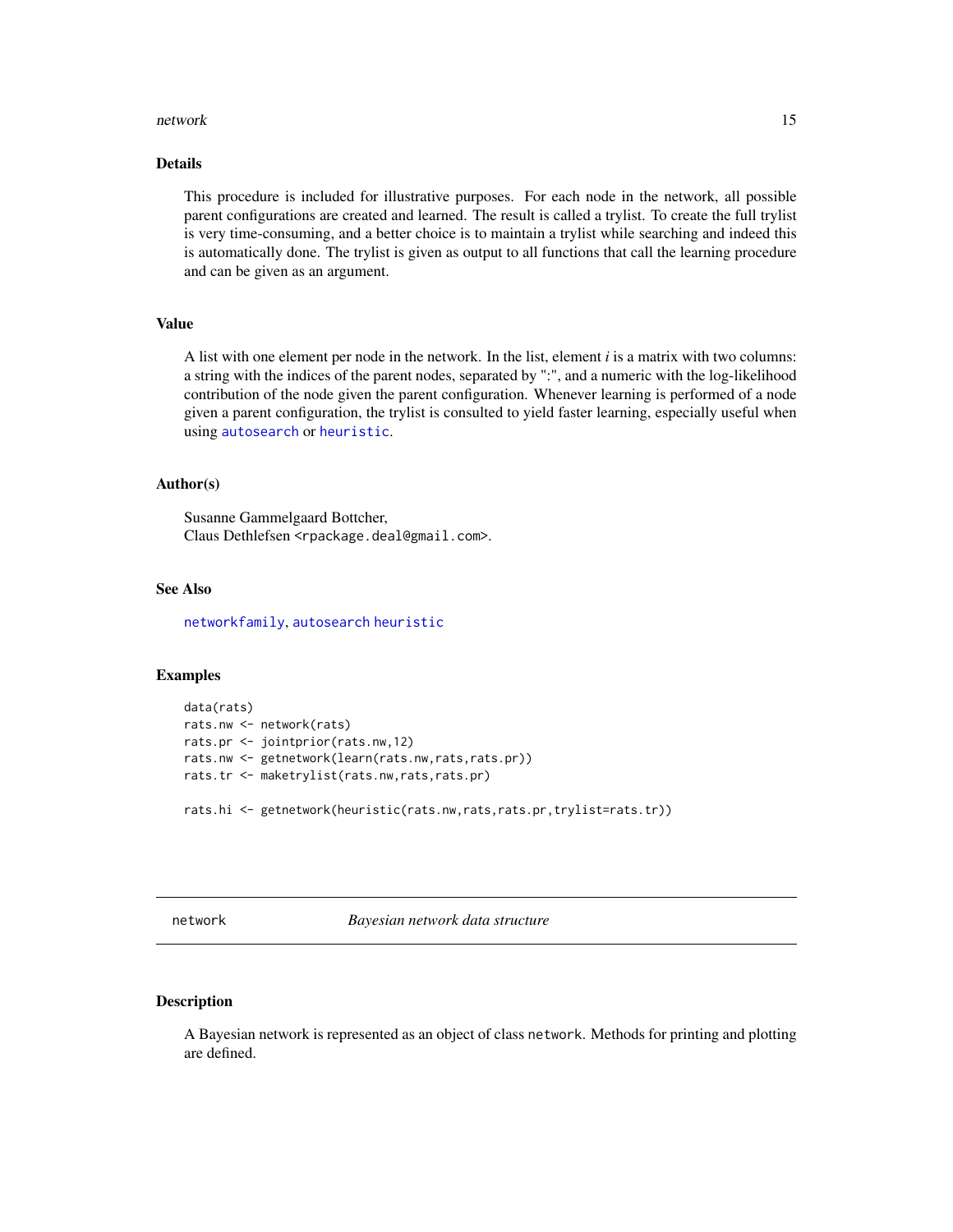# <span id="page-15-0"></span>Usage

```
network(df,specifygraph=FALSE,inspectprob=FALSE,
        doprob=TRUE,yr=c(0,350),xr=yr)
## S3 method for class 'network'
print(x,filename=NA,condposterior=FALSE,
                          condprior=FALSE,...)
## S3 method for class 'network'
plot(x,arrowlength=.25,
                        notext=FALSE,
                        sscale=7,showban=TRUE,yr=c(0,350),xr=yr,
                        unitscale=20,cexscale=8,...)
```
# Arguments

| df            | a data frame, where the columns define the variables. A continuous variable<br>should have type numeric and discrete varibles should have type factor. |
|---------------|--------------------------------------------------------------------------------------------------------------------------------------------------------|
| specifygraph  | a logical. If TRUE, provides a call to drawnetwork to interactively specify a<br>directed acyclic graph and possibly a ban list (see below).           |
| inspectprob   | a logical. If TRUE, provides a plot of the graph and possibility to inspect the<br>calculated probability distribution by clicking on the nodes.       |
| doprob        | a logical. If TRUE, do not calculate a probability distribution. Used for example<br>in rnetwork.                                                      |
| X             | an object of class network.                                                                                                                            |
| filename      | a string or NA. If not NA, output is printed to a file.                                                                                                |
| condprior     | a logical. If TRUE, the conditional prior is printed, see conditional.                                                                                 |
| condposterior | a logical. If TRUE, the conditional posterior is printed, see learn.                                                                                   |
| sscale        | a numeric. The nodes are initially placed on a circle with radius sscale.                                                                              |
| unitscale     | a numeric. Scale parameter for chopping off arrow heads.                                                                                               |
| cexscale      | a numeric. Scale parameter to set the size of the nodes.                                                                                               |
| arrowlength   | a numeric containing the length of the arrow heads.                                                                                                    |
| xr            | a numeric vector with two components containing the range on x-axis.                                                                                   |
| yr            | a numeric vector with two components containing the range on y-axis.                                                                                   |
| notext        | a logical. If TRUE, no text is displayed in the nodes on the plot.                                                                                     |
| showban       | a logical. If TRUE, banned arrows are shown in red.                                                                                                    |
| $\cdots$      | additional plot arguments, passed to plot. node.                                                                                                       |

# Value

The netork creator function returns an object of class network, which is a list with the following elements (properties),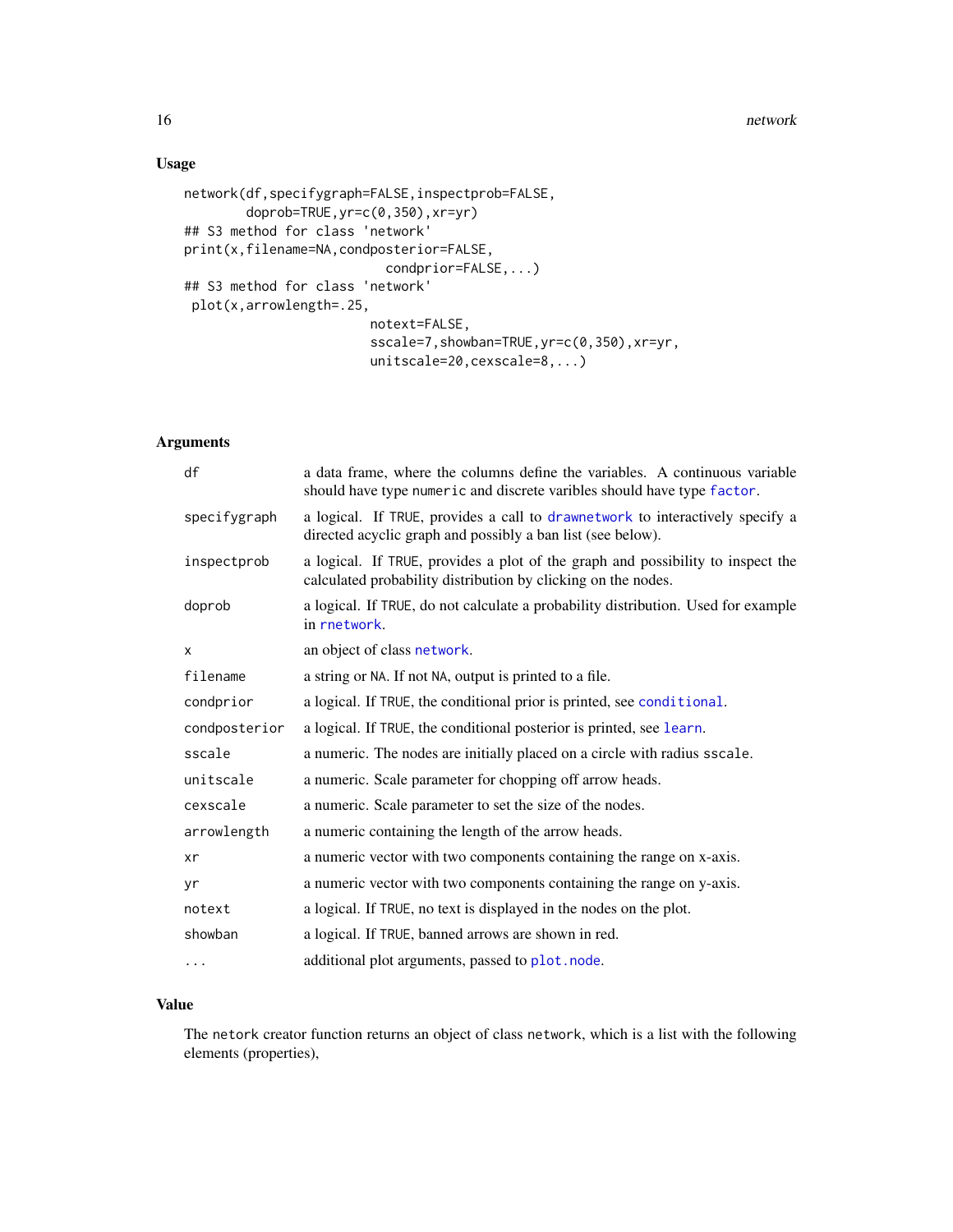#### <span id="page-16-0"></span>network and the set of the set of the set of the set of the set of the set of the set of the set of the set of the set of the set of the set of the set of the set of the set of the set of the set of the set of the set of t

| nodes      | a list of objects of class node. If doprob is TRUE, the nodes are given the property<br>prob which is the initial probability distribution used by joint prior. |
|------------|-----------------------------------------------------------------------------------------------------------------------------------------------------------------|
| n          | an integer containing the number of nodes in the network.                                                                                                       |
| discrete   | a numeric vector of indices of discrete nodes.                                                                                                                  |
| continuous | a numeric vector of indices of continuous nodes.                                                                                                                |
| banlist    | a numeric matrix with two columns. Each row contains the indices $i \rightarrow j$ of<br>arrows that may not be allowed in the directed acyclic graph.          |
| score      | a numeric added by learn and is the log network score.                                                                                                          |
| relscore   | a numeric added by nwf sort and is the relative network score – compared with<br>the best network in a network family.                                          |

# Author(s)

Susanne Gammelgaard Bottcher, Claus Dethlefsen <rpackage.deal@gmail.com>.

#### See Also

[networkfamily](#page-18-1), [node](#page-19-2), [rnetwork](#page-27-1), [learn](#page-10-1), [drawnetwork](#page-3-1), [jointprior](#page-8-1), [heuristic](#page-1-1), [nwequal](#page-0-0)

#### Examples

```
A <- factor(rep(c("A1","A2"),50))
B <- factor(rep(rep(c("B1","B2"),25),2))
thisnet <- network( data.frame(A,B) )
set.seed(109)
sex <- gl(2,4,label=c("male","female"))
age \leftarrow gl(2,2,8)
yield <- rnorm(length(sex))
weight <- rnorm(length(sex))
mydata <- data.frame(sex,age,yield,weight)
mynw <- network(mydata)
# adjust prior probability distribution
localprob(mynw, "sex") <- c(0.4, 0.6)localprob(mynw, "age") < -c(0.6, 0.4)localprob(mynw,"yield") <- c(2,0)
localprob(mynw,"weight")<- c(1,0)
print(mynw)
plot(mynw)
prior <- jointprior(mynw)
mynw <- getnetwork(learn(mynw,mydata,prior))
thebest <- getnetwork(autosearch(mynw,mydata,prior))
print(mynw,condposterior=TRUE)
## Not run: savenet(mynw,file("yield.net"))
```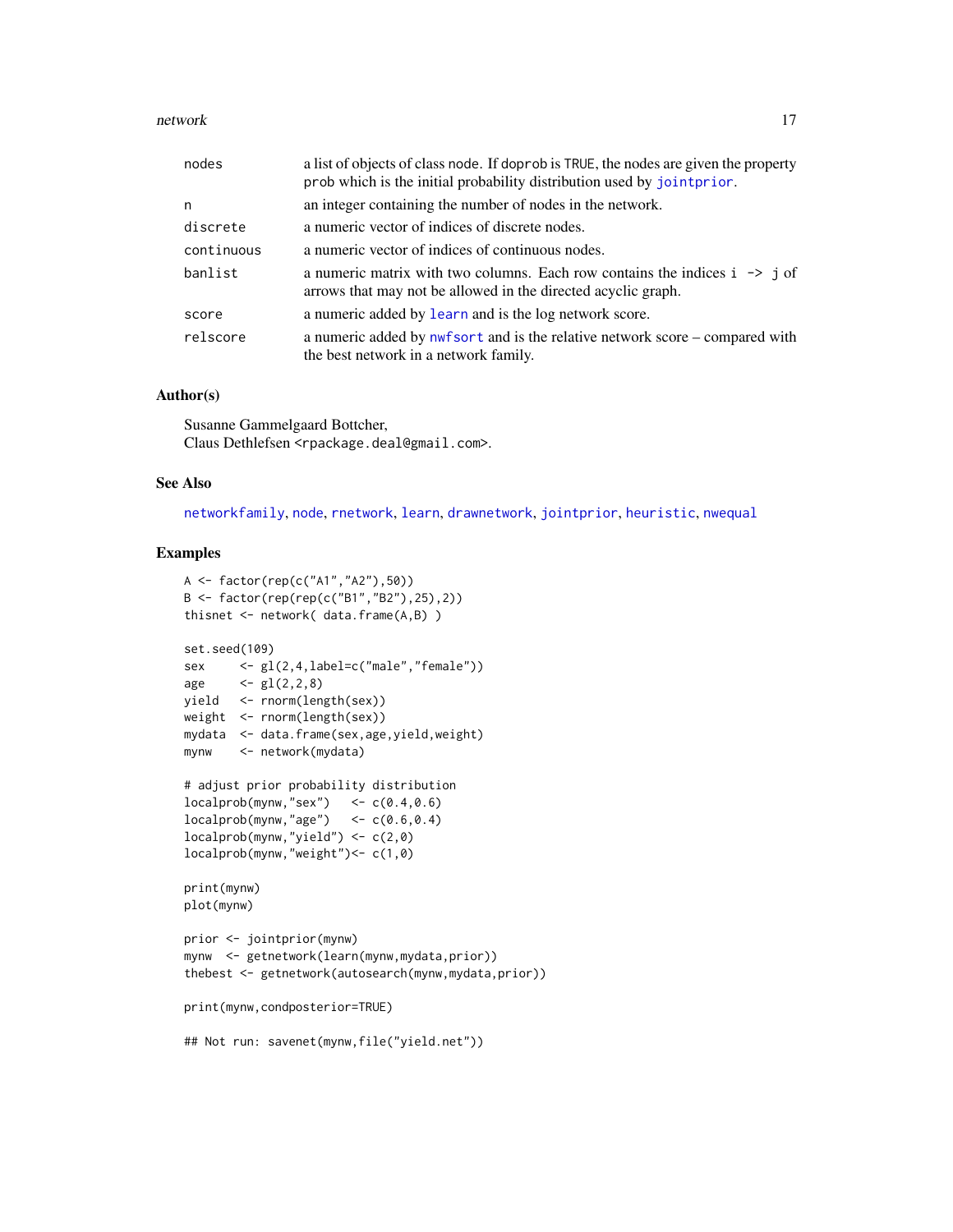<span id="page-17-0"></span>

# <span id="page-17-1"></span>Description

Various extraction/replacement functions for networks

# Usage

```
modelstring(x)
makenw(tb,template)
as.network(nwstring,template)
size(x)
banlist(x)
banlist(x) <- value
getnetwork(x)
gettrylist(x)
```
#### Arguments

| x        | an object of class network.                                                                                                                            |
|----------|--------------------------------------------------------------------------------------------------------------------------------------------------------|
| tb       | a table output from autosearch or heuristic in the list property table. Can<br>be translated into a networkfamily.                                     |
| template | an object of class network with the same nodes as the networks described in the<br>table th.                                                           |
| nwstring | a string representing the network.                                                                                                                     |
| value    | a numeric matrix with two columns. Each row contains the indices $i \rightarrow j$ of<br>arrows that may not be allowed in the directed acyclic graph. |

# Details

The string representation of a network is a minimal size representation to speed up calculations. The functions modelstring, as.network and makenw converts between the string represention and network objects.

size extracts the number of nodes in a network object.

banlist extracts the banlist from a network object.

getnetwork and gettrylist are accessor function that extracts a network object or trylist from the result from [autosearch](#page-1-2), [heuristic](#page-1-1), [learn](#page-10-1), [perturb](#page-23-1), [networkfamily](#page-18-1), [drawnetwork](#page-3-1).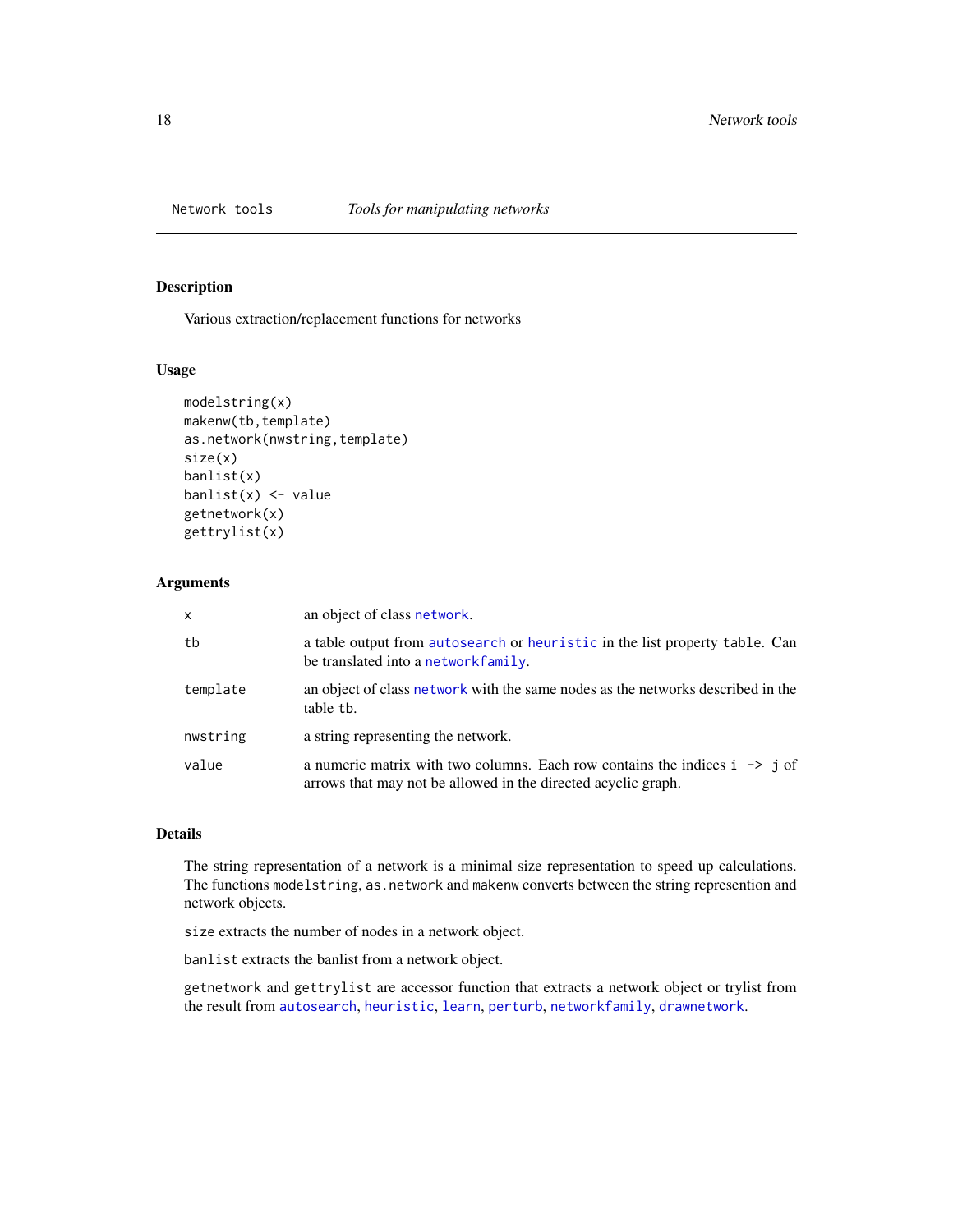<span id="page-18-1"></span><span id="page-18-0"></span>

#### Description

Method for generating and learning all networks that are possible for a given set of variables. These may be plotted or printed. Also, functions for sorting according to the network score (see [nwfsort](#page-22-1)) and for making a network family unique (see the unique method for networkfamily objects) are available.

#### Usage

```
networkfamily(data,nw=network(data), prior=jointprior(nw),
              trylist=vector("list",size(nw)), timetrace=TRUE)
```

```
## S3 method for class 'networkfamily'
print(x, \ldots)## S3 method for class 'networkfamily'
plot(x,layout=,
        cexscale=5,arrowlength=0.1,sscale=7,...)
```
#### Arguments

| nw           | an object of class network. This should be the empty network for the set of<br>variables.                                                                                |
|--------------|--------------------------------------------------------------------------------------------------------------------------------------------------------------------------|
| data         | a data frame used for learning the network, see network.                                                                                                                 |
| prior        | a list containing parameter priors, generated by joint prior.                                                                                                            |
| trylist      | a list used internally for reusing learning of nodes, see maketrylist.                                                                                                   |
| timetrace    | a logical. If TRUE, prints some timing information on the screen.                                                                                                        |
| $\mathsf{x}$ | an object of class networkfamily.                                                                                                                                        |
| layout       | a numeric two dimensional vector with the number of plots in the rows and<br>columns of each plotting page. Default set to rep( $min(1+floor(sqrt(length(x))), 5), 2)$ . |
| cexscale     | a numeric. A scaling parameter to set the size of the nodes.                                                                                                             |
| arrowlength  | a numeric, which gives the length of the arrow heads.                                                                                                                    |
| sscale       | a numeric. The nodes are initially placed on a circle with radius sscale.                                                                                                |
| .            | additional plot arguments passed to the plot method for network objects.                                                                                                 |

# Details

networkfamily generates and learns all possible networks with the nodes given as in the initial network nw. This is done by successively trying to generate the networks with all possible arrows to/from each node (see [addarrows](#page-0-0)). If there is a ban list present in nw (see [network](#page-14-1)), then this is respected, as are the restrictions described in [insert](#page-6-1).

After generation of all possible networks, a test for cycles (see [cycletest](#page-0-0)) is performed and only networks with directed acyclic graphs are returned.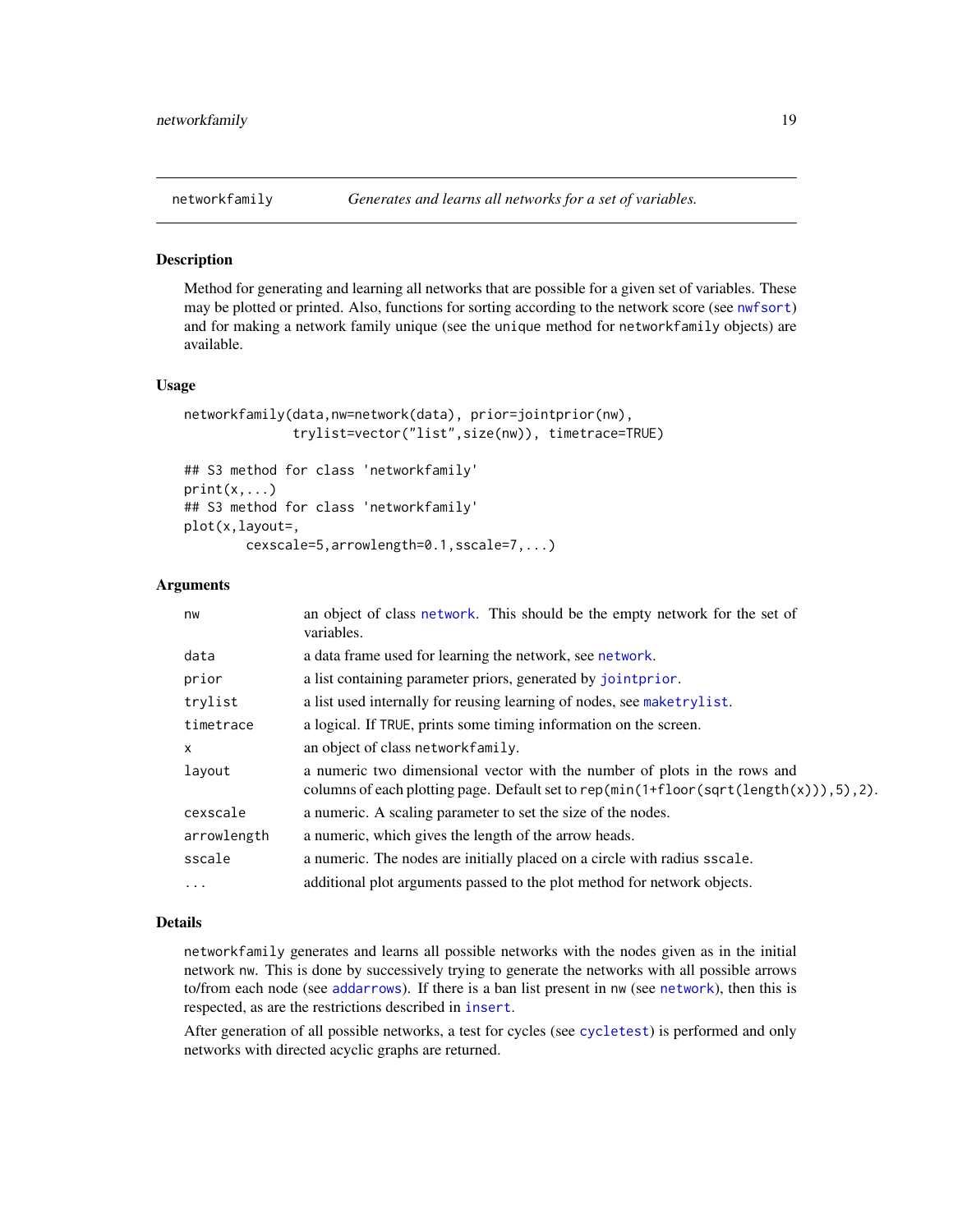# Value

The function networkfamily returns a list with two components,

| nw      | an object of class networkfamily.                                               |
|---------|---------------------------------------------------------------------------------|
| trylist | an updated list used internally for reusing learning of nodes, see maketrylist. |

# Note

Generating all possible networks can be *very* time consuming!

# Author(s)

Susanne Gammelgaard Bottcher, Claus Dethlefsen <rpackage.deal@gmail.com>.

# See Also

[network](#page-14-1), [genlatex](#page-4-1), [heuristic](#page-1-1), [nwfsort](#page-22-1), [unique.networkfamily](#page-29-1), [elementin](#page-0-0), [addarrows](#page-0-0), [cycletest](#page-0-0)

# Examples

```
data(rats)
allrats <- getnetwork(networkfamily(rats))
plot(allrats)
print(allrats)
```
<span id="page-19-2"></span>

node *Representation of nodes*

# <span id="page-19-1"></span>Description

An important part of a [network](#page-14-1) is the list of nodes. The nodes summarize the local properties of a node, given the parents of the node.

#### Usage

```
node (idx,parents,type="discrete",name=paste(idx),
                levels=2,levelnames=paste(1:levels),position=c(0,0))
## S3 method for class 'node'
print(x,filename=NA,condposterior=TRUE,condprior=TRUE,...)
## S3 method for class 'node'
plot(x,cexscale=10,notext=FALSE,...)
nodes(nw)
nodes(nw) <- value
```
<span id="page-19-0"></span>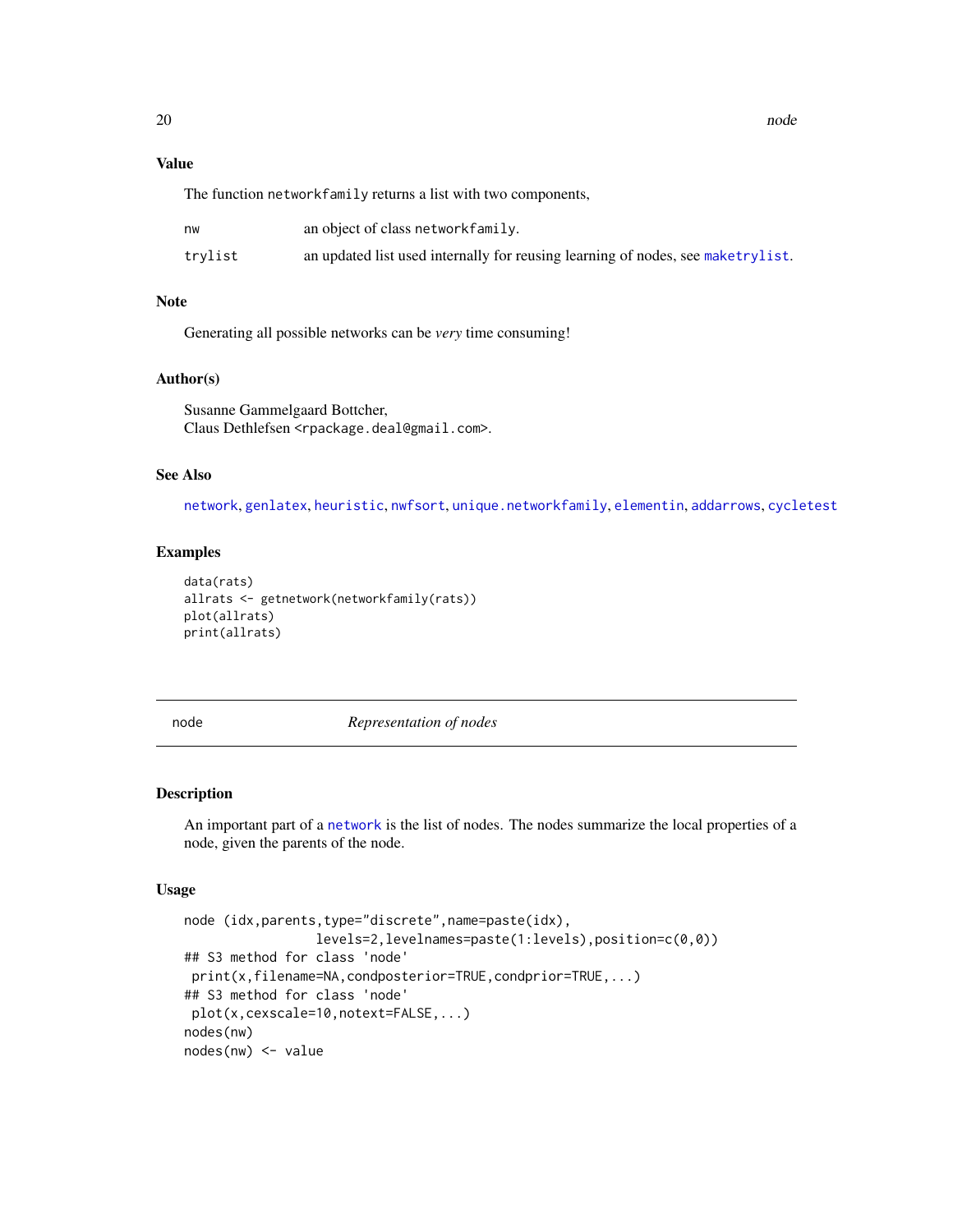#### <span id="page-20-0"></span>node 21 and 21 and 22 and 22 and 22 and 22 and 22 and 22 and 22 and 22 and 22 and 22 and 22 and 22 and 22 and 22 and 22 and 22 and 22 and 22 and 22 and 22 and 22 and 22 and 22 and 22 and 22 and 22 and 22 and 22 and 22 and

# Arguments

| X             | an object of class node.                                                                                                                                      |
|---------------|---------------------------------------------------------------------------------------------------------------------------------------------------------------|
| parents       | a numeric vector with indices of the parents of the node.                                                                                                     |
| idx           | an integer, which gives the index of the node (the column number of the corre-<br>sponding data frame).                                                       |
| type          | a string, which gives the type of the node. Either "discrete" (for factors) or<br>"continuous" (for numeric).                                                 |
| name          | a string, which gives the name used when plotting and printing. Defaults to the<br>column name in the data frame.                                             |
| levels        | an integer. If type is "discrete", this is the number of levels for the discrete<br>variable.                                                                 |
| levelnames    | if type is "discrete", this is a vector of strings (same length as levels) with<br>the names of the levels. If type is "continuous", the argument is ignored. |
| position      | a numeric vector with coordinates where the node should appear in the plot.<br>Usually set by network and drawnetwork.                                        |
| nw            | an object of class network.                                                                                                                                   |
| value         | a list of elements of class node.                                                                                                                             |
| filename      | a string or NA. If not NA, output is printed to a file.                                                                                                       |
| condprior     | a logical. If TRUE, the conditional prior is printed, see conditional.                                                                                        |
| condposterior | a logical. If TRUE, the conditional posterior is printed, see learn.                                                                                          |
| cexscale      | a numeric. Scale parameter to set the size of the nodes.                                                                                                      |
| notext        | a logical. If TRUE, no text is displayed in the nodes on the plot.                                                                                            |
| $\cdots$      | additional plot arguments.                                                                                                                                    |

# Details

The operations on a node are typically done when operating on a [network](#page-14-1), so these functions are not to be called directly.

When a network is created with network, the nodes in the nodelist are created using the node procedure.

Local probability distributions are added as the property prob to each node using prob.node. If the node is continuous, this is a numeric vector with the conditional variance and the conditional regression coefficients arising from a regression on the continuous parents, using data. If the node has discrete parents, prob is a matrix with a row for each configuration of the discrete parents. If the node is discrete, prob is a multiway array which gives the conditional probability distribution for each configuration of the discrete parents. The generated prob can be replaced to match the prior information available.

nodes gives the list of nodes of a network. localprob gives the probability distribution for each node in the network.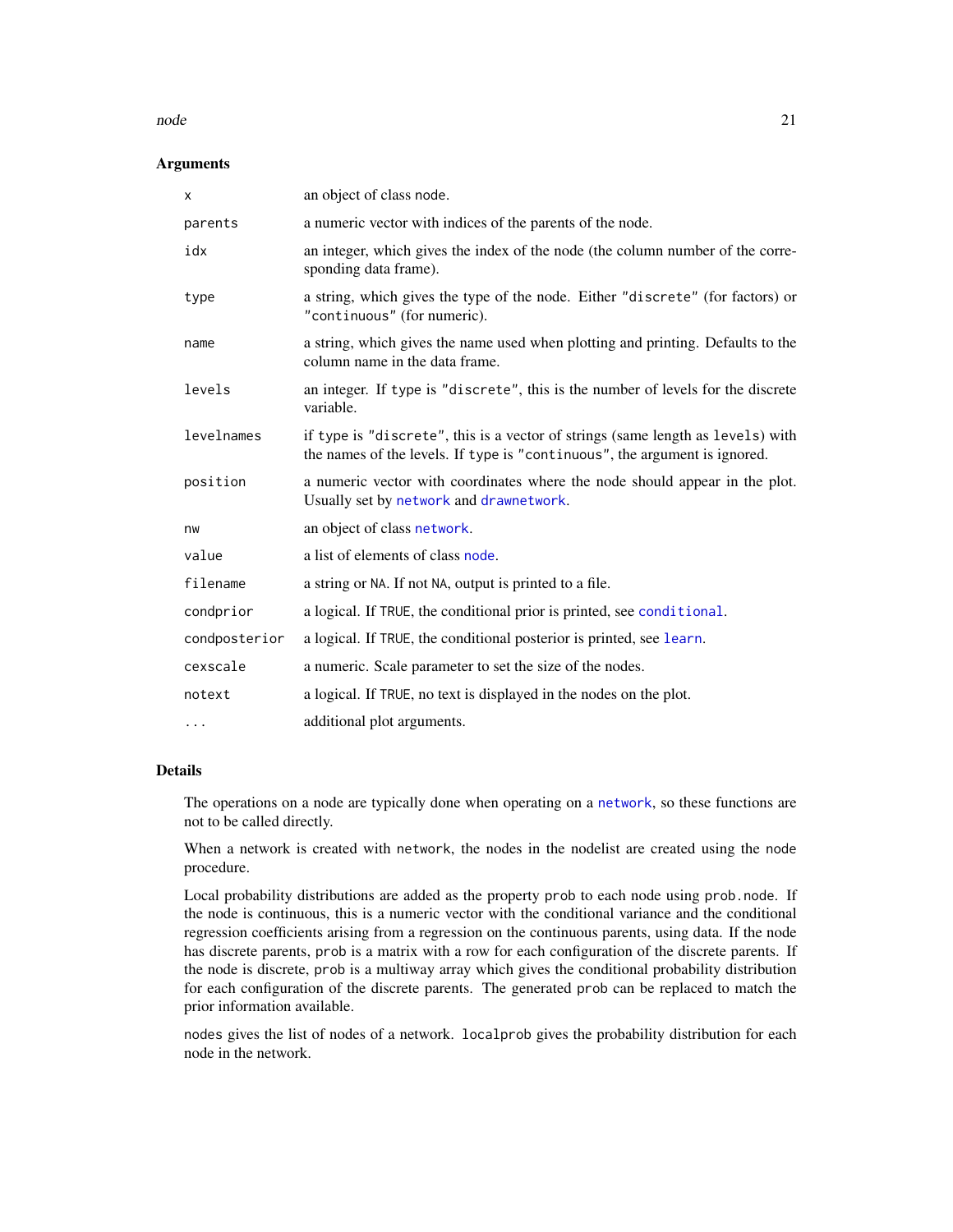# <span id="page-21-0"></span>Value

The node creator function returns an object of class node, which is a list with the following elements (properties),

| idx           | an integer. A unique index for this node. It MUST correspond to the column<br>index of the variable in the data frame.                                                                                                                                                                                                      |
|---------------|-----------------------------------------------------------------------------------------------------------------------------------------------------------------------------------------------------------------------------------------------------------------------------------------------------------------------------|
| name          | a string. The printed name of the node.                                                                                                                                                                                                                                                                                     |
| type          | a string. Either "continuous" or "discrete".                                                                                                                                                                                                                                                                                |
| levels        | an integer. If the node is of type "discrete", this integer is the number of levels<br>of the node.                                                                                                                                                                                                                         |
| levelnames    | if type is "discrete", this is a vector of strings (same length as levels) with<br>the names of the levels. If type is "continuous", the node does not have this<br>property.                                                                                                                                               |
| parents       | a vector of indices of the parents to this node. It is best to manage this vector<br>using the insert function.                                                                                                                                                                                                             |
| prob          | a numeric vector, matrix or multiway array, giving the initial probability distri-<br>bution. If the node is discrete, prob is a multiway array. If the node is continu-<br>ous, prob is a matrix with one row for each configuration of the discrete parents,<br>reducing to a vector if the node has no discrete parents. |
| condprior     | a list, generated by conditional giving the parameter priors deduced from<br>jointprior using the master prior procedure (see localmaster).                                                                                                                                                                                 |
| condposterior | a list, which gives the parameter posteriors obtained from learn node.                                                                                                                                                                                                                                                      |
| loglik        | a numeric giving the log likelihood contribution for this node, calculated in<br>learnnode.                                                                                                                                                                                                                                 |
| simprob       | a numeric vector, matrix or multiway array similar to prob, added by makes improb<br>and used by rnetwork.                                                                                                                                                                                                                  |

# Author(s)

Susanne Gammelgaard Bottcher, Claus Dethlefsen <rpackage.deal@gmail.com>.

| numbermixed | The number of possible networks |  |
|-------------|---------------------------------|--|
|-------------|---------------------------------|--|

# Description

Calculates the number of different directed acyclic graphs for a set of discrete and continuous nodes.

# Usage

numbermixed(nd,nc)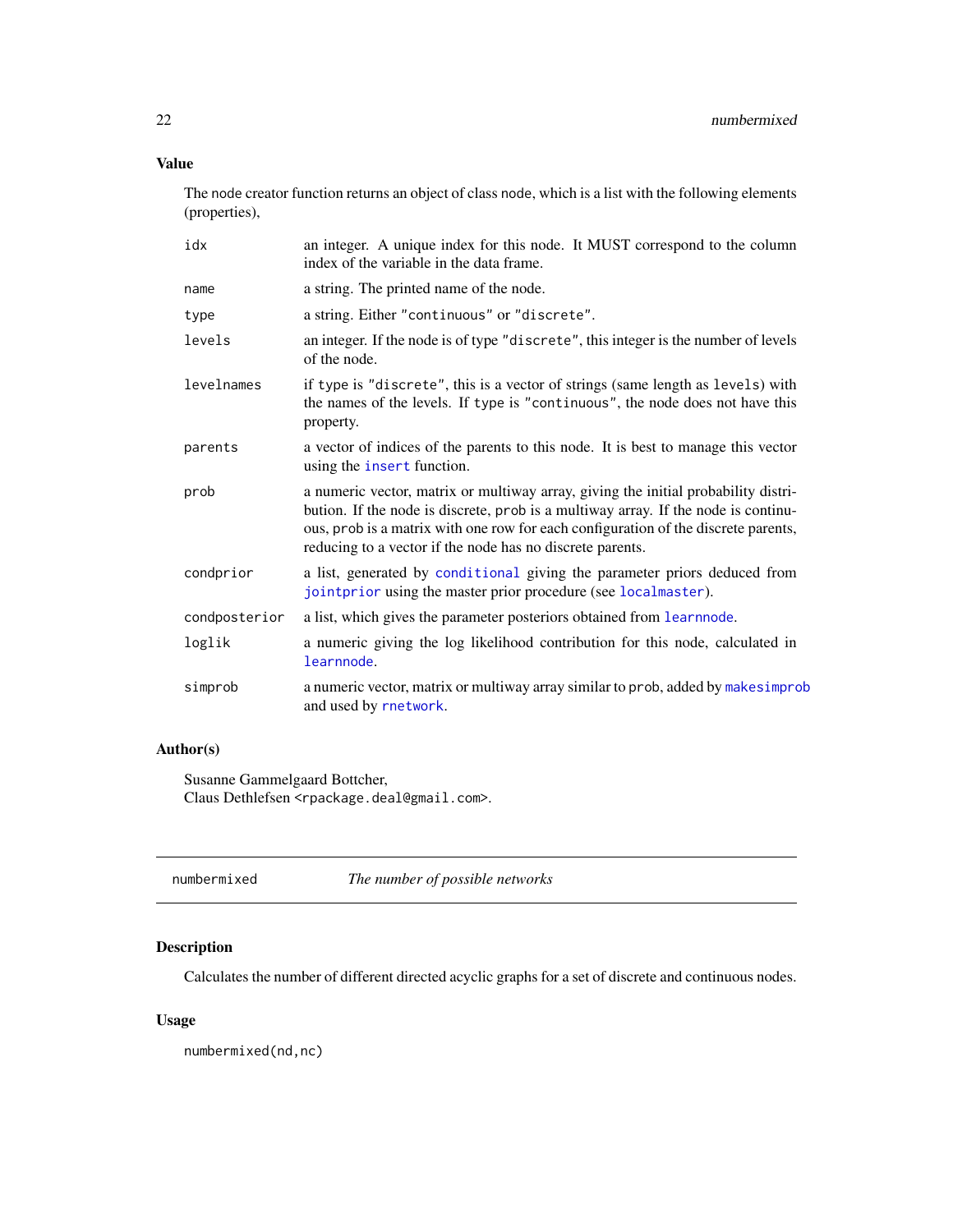#### <span id="page-22-0"></span>nwfsort 23

#### Arguments

| nd  | an integer, which gives the number of discrete nodes.   |
|-----|---------------------------------------------------------|
| nc. | an integer, which gives the number of continuous nodes. |

# Details

No arrows are allowed from continuous nodes to discrete nodes. Cycles are not allowed. The number of networks is given by Bottcher (2003), using the result in Robinson (1977).

When  $nd+nc>15$ , the procedure is quite slow.

# Value

A numeric containing the number of directed acyclic graphs with the given node configuration.

#### Author(s)

Susanne Gammelgaard Bottcher, Claus Dethlefsen <rpackage.deal@gmail.com>.

#### References

Bottcher, S.G. (2003). Learning Conditional Gaussian Networks. Aalborg University, 2003.

Robinson, R.W. (1977). Counting unlabeled acyclic digraphs, Lecture Notes in Mathematics, 622: Combinatorial Mathematics.

#### Examples

numbermixed(2,2) ## Not run: numbermixed(5,10)

<span id="page-22-1"></span>nwfsort *Sorts a list of networks*

# Description

According to the score property of the networks in a network family, the networks are sorted and the relative score, i.e.\ the score of a network relative to the highest score, is attached to each network as the relscore property.

#### Usage

```
nwfsort(nwf)
```
#### Arguments

nwf an object of class networkfamily.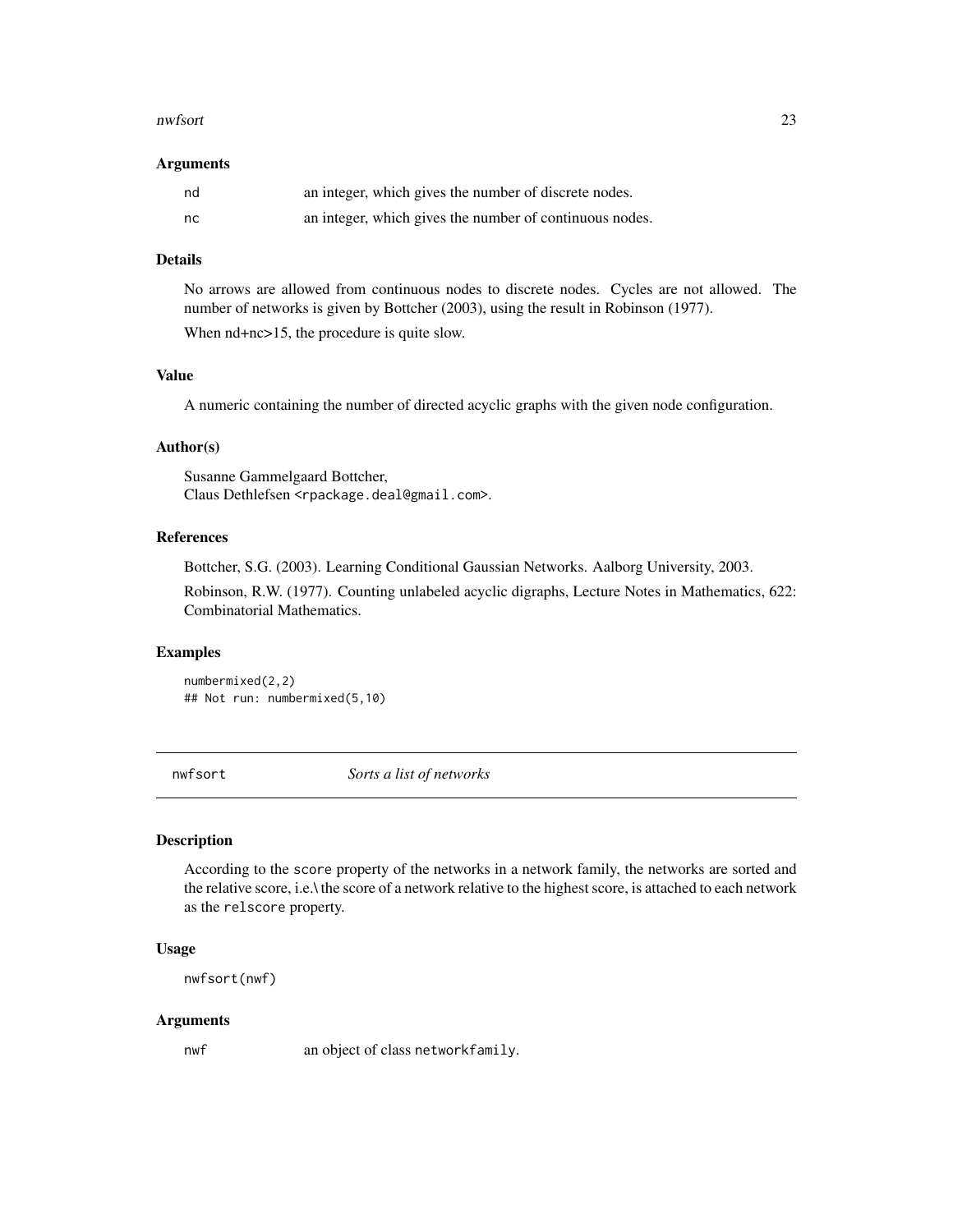24 perturb

# Author(s)

Susanne Gammelgaard Bottcher, Claus Dethlefsen <rpackage.deal@gmail.com>.

<span id="page-23-1"></span>perturb *Perturbs a network*

# Description

Randomly insert/delete/turn arrows to obtain another network.

#### Usage

```
perturb(nw,data,prior,degree=size(nw),trylist=vector("list",size(nw)),
        nocalc=FALSE, timetrace=TRUE)
```
#### Arguments

| nw        | an object of class network, from which arrows are added/removed/turned.                    |
|-----------|--------------------------------------------------------------------------------------------|
| data      | a data frame used for learning the network, see network.                                   |
| prior     | a list containing parameter priors, generated by joint prior.                              |
| degree    | an integer, which gives the number of attempts to randomly insert/remove/turn<br>an arrow. |
| trylist   | a list used internally for reusing learning of nodes, see maketrylist.                     |
| nocalc    | a logical. If TRUE no learning procedure is called, see eg. rnetwork.                      |
| timetrace | a logical. If TRUE, prints some timing information on the screen.                          |

# Details

Given the initial network, a new network is constructed by randomly choosing an action: remove, turn, add. After the action is chosen, we choose randomly among all possibilities of that action. If there are no possibilites, the unchanged network is returned.

# Value

A list with two elements that may be accessed using [getnetwork](#page-17-1) and [gettrylist](#page-17-1). The elements are

| nw      | an object of class network with the generated network.                          |
|---------|---------------------------------------------------------------------------------|
| trylist | an updated list used internally for reusing learning of nodes, see maketrylist. |

# Author(s)

Susanne Gammelgaard Bottcher, Claus Dethlefsen <rpackage.deal@gmail.com>.

<span id="page-23-0"></span>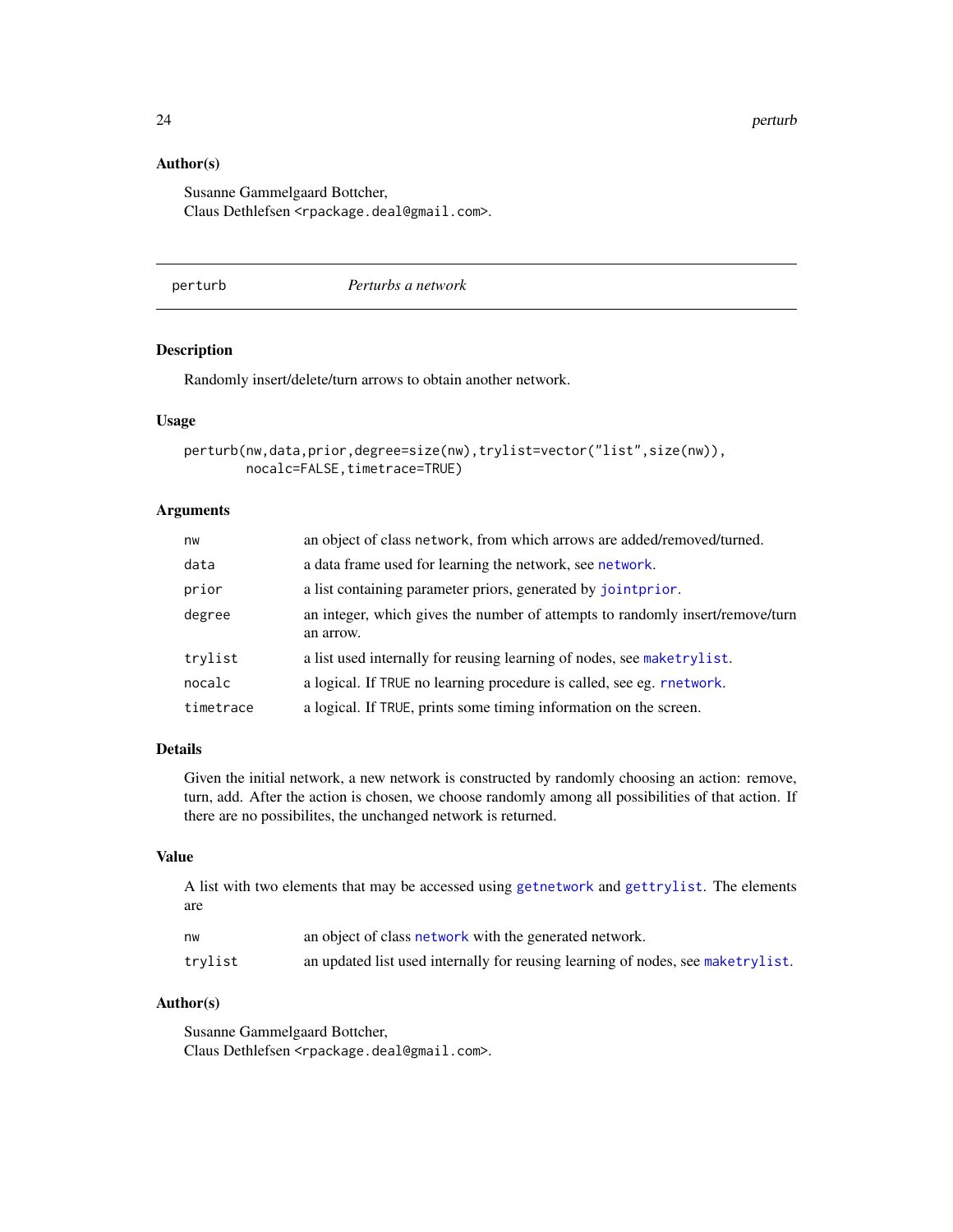#### <span id="page-24-0"></span>prob 25

# Examples

```
set.seed(200)
data(rats)
fit <- network(rats)
fit.prior <- jointprior(fit)
fit <- getnetwork(learn(fit,rats,fit.prior))
fit.new <- getnetwork(perturb(fit,rats,fit.prior,degree=10))
data(ksl)
ksl.nw <- network(ksl)
ksl.rand <- getnetwork(perturb(ksl.nw,nocalc=TRUE,degree=10))
plot(ksl.rand)
```
# <span id="page-24-1"></span>prob *Local probability distributions*

# <span id="page-24-2"></span>Description

Methods for accessing or changing the local probability distributions and for accessing the local prior and posterior distributions

# Usage

```
prob(x, df, \ldots)## S3 method for class 'node'
prob(x, df, nw, \ldots)## S3 method for class 'network'
prob(x,df,...)
localprob(nw)
```
localprob(nw,name) <- value

localprior(node) localposterior(node)

# Arguments

| X    | an object of class node or network.                                                                                                                    |
|------|--------------------------------------------------------------------------------------------------------------------------------------------------------|
| df   | a data frame, where the columns define the variables. A continuous variable<br>should have type numeric and discrete varibles should have type factor. |
| nw   | an object of class network.                                                                                                                            |
| node | an object of class node.                                                                                                                               |
| name | a string, which gives the node name.                                                                                                                   |
|      | additional arguments for specific methods.                                                                                                             |
|      |                                                                                                                                                        |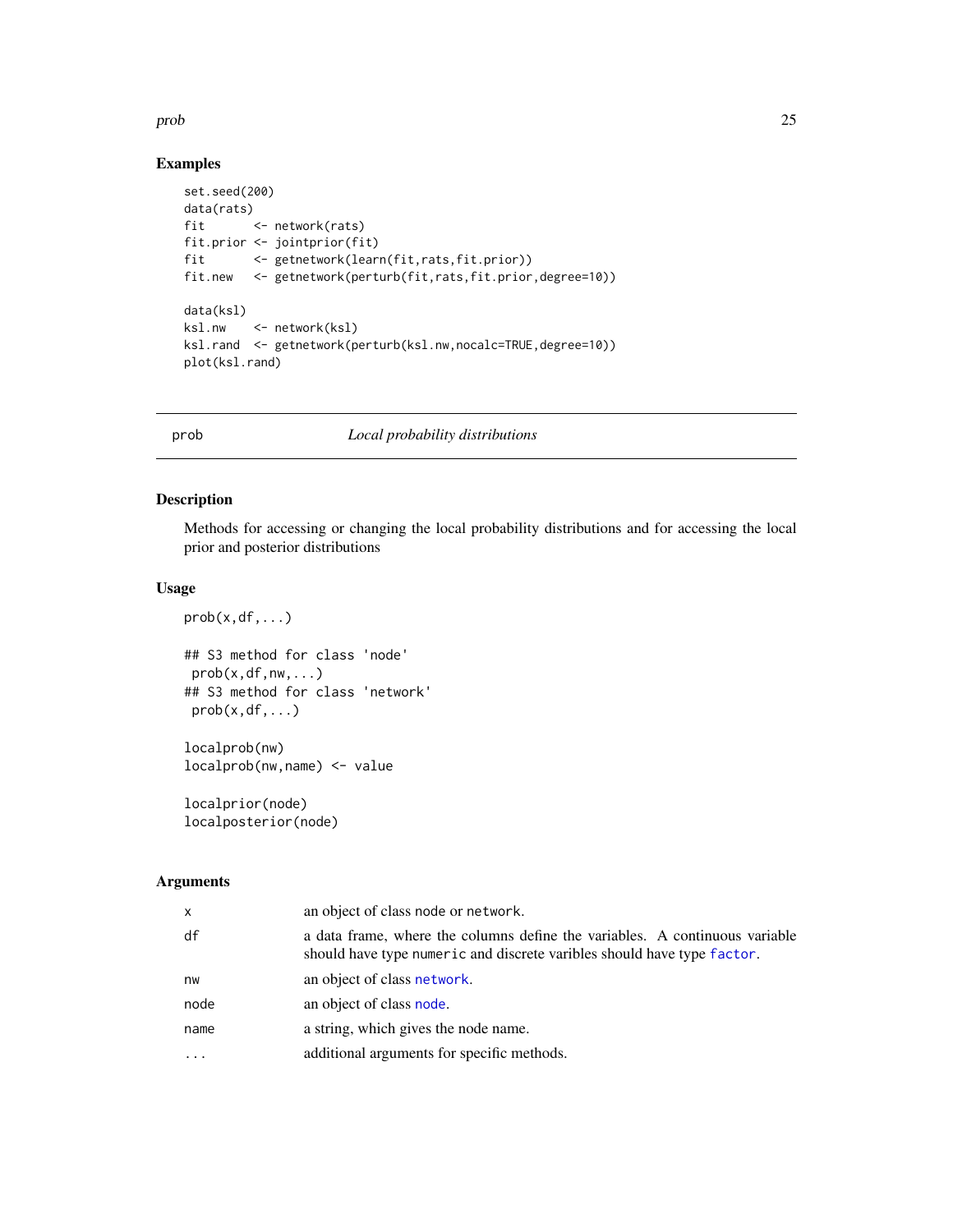<span id="page-25-0"></span>value If the node is continuous, this is a numeric vector with the conditional variance and the conditional regression coefficients arising from a regression on the continuous parents, using data. If the node has discrete parents, it is a matrix with a row for each configuration of the discrete parents. If the node is discrete, it is a multiway array which gives the conditional probability distribution for each configuration of the discrete parents.

#### Details

The prob methods add local probability distributions to each node. If the node is continuous, this is a numeric vector with the conditional variance and the conditional regression coefficients arising from a regression on the continuous parents, using data. If the node has discrete parents, prob is a matrix with a row for each configuration of the discrete parents. If the node is discrete, prob is a multiway array which gives the conditional probability distribution for each configuration of the discrete parents. The generated prob can be replaced to match the prior information available.

localprob returns the probability distribution for each node in the network.

In a learned network, the local prior and posterior can be accessed for each node using localprior and localposterior.

#### Author(s)

Susanne Gammelgaard Bottcher, Claus Dethlefsen <rpackage.deal@gmail.com>.

rats *Weightloss of rats*

#### Description

An artificial data set. 24 rats (12 female, 12 male) have been randomized to use one of three drugs (products for loosing weight). The weightloss for each rat is noted after one and two weeks.

#### Format

A data frame with 4 variables.

Sex a factor with two levels: "M" (male), "F" (female)

Drug a factor with three levels: "D1", "D2", "D3" (three types)

W1 a numeric: weightloss, week one.

W<sub>2</sub> a numeric: weightloss, week 2.

#### References

Morrison, D.F. (1976). Multivariate Statistical Methods. McGraw-Hill, USA.

Edwards, D. (1995). Introduction to Graphical Modelling, Springer-Verlag. New York.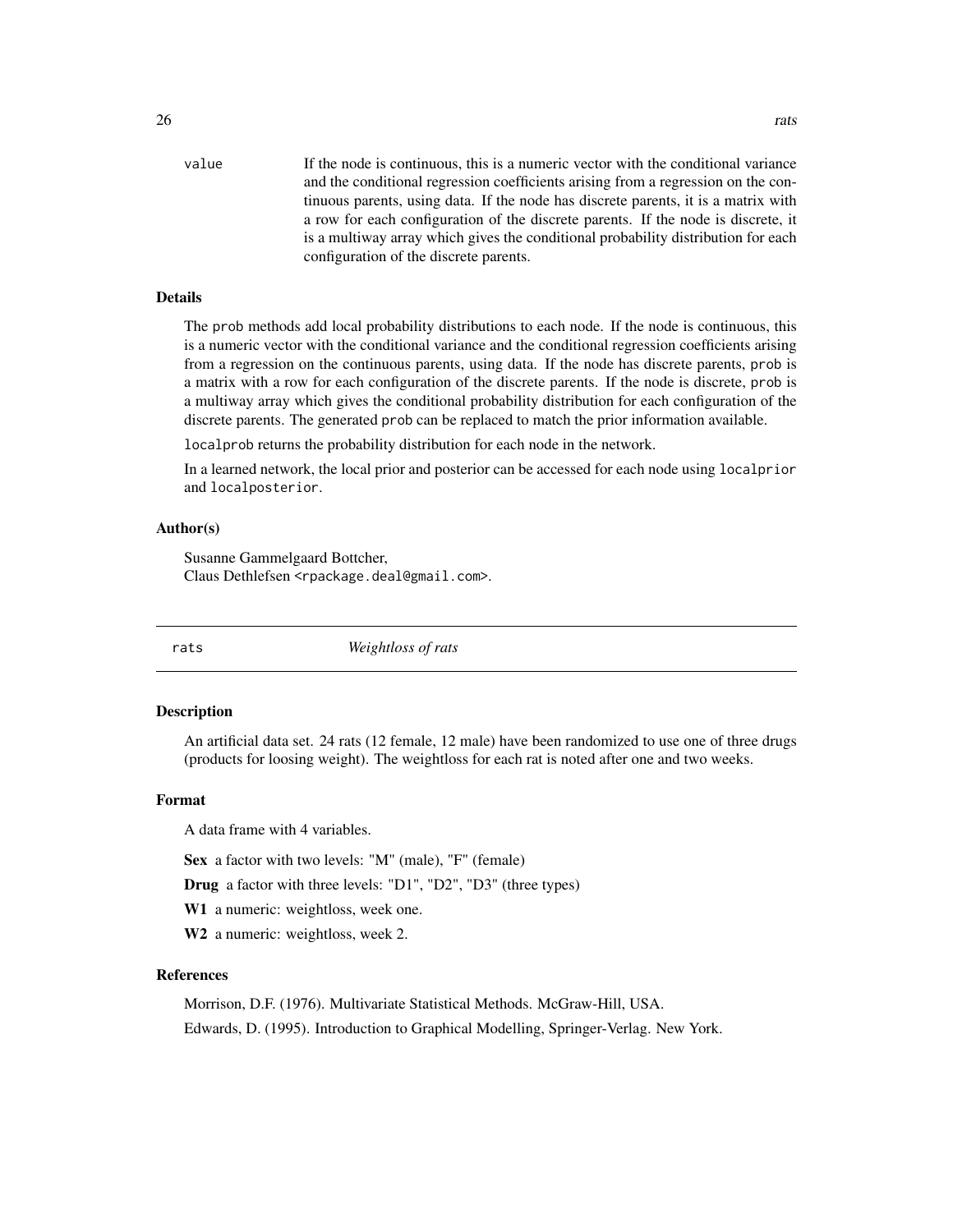<span id="page-26-0"></span>

# Description

Reads/saves a Bayesian network specification in the .net language used by Hugin.

#### Usage

```
readnet(con=file("default.net"))
savenet(nw, con=file("default.net"))
```
#### Arguments

| con | a connection.               |
|-----|-----------------------------|
| nw  | an object of class network. |

#### Details

readnet reads only the structure of a network, i.e.\ the directed acyclic graph.

savenet exports the prob property for each node in the network object along with the network structure defined by the parents of each node.

# Value

readnet creates an object of class [network](#page-14-1) with the nodes specified as in the .net connection. The network has not been learned and the nodes do not have prob properties (see [prob.network](#page-24-2)).

savenet writes the object to the connection.

# Note

The call to readnet(savenet(network)) is *not* the identity function as information is thrown away in both savenet and readnet.

# Author(s)

Susanne Gammelgaard Bottcher, Claus Dethlefsen <rpackage.deal@gmail.com>.

### See Also

[network](#page-14-1)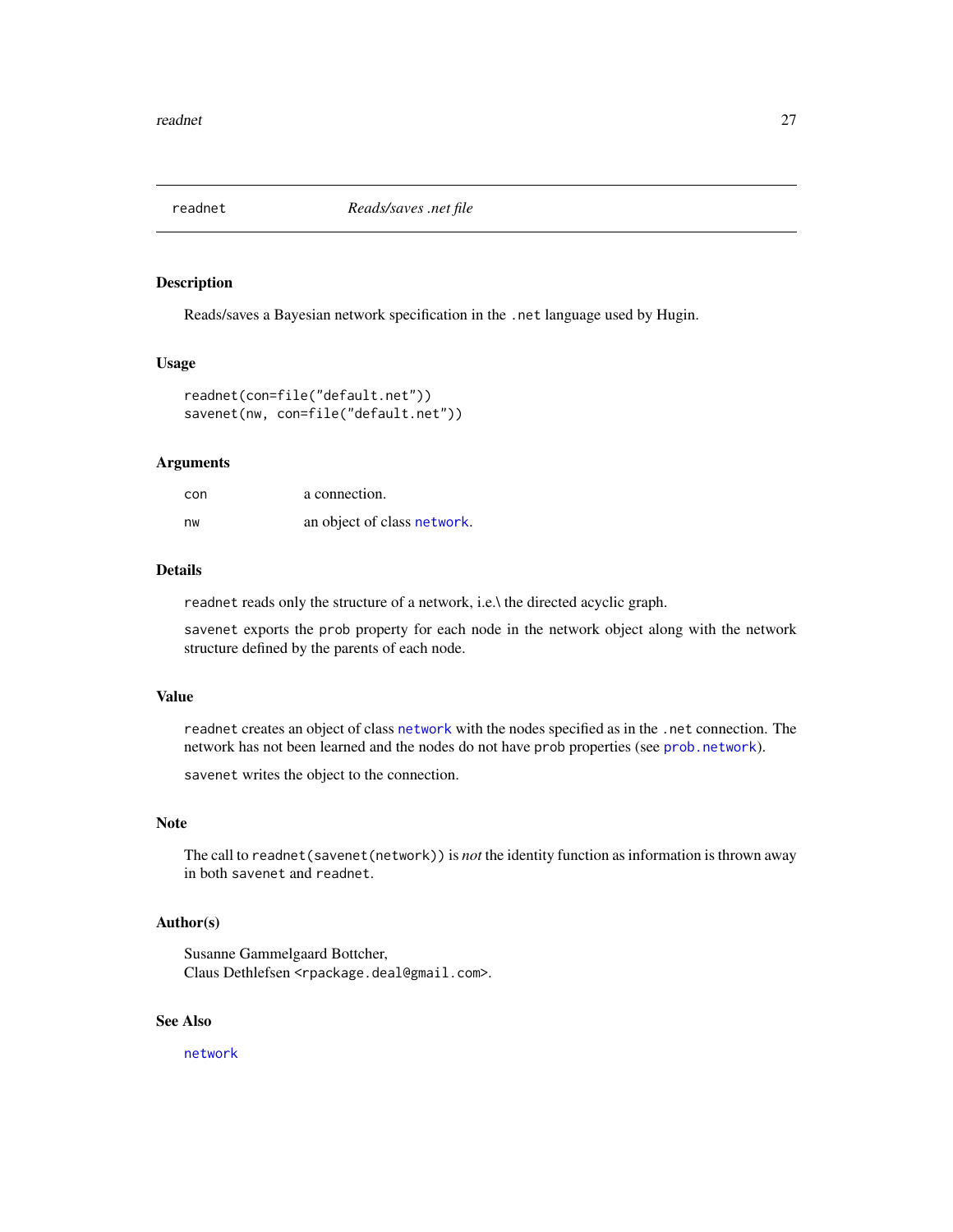28 rnetwork and the set of the set of the set of the set of the set of the set of the set of the set of the set of the set of the set of the set of the set of the set of the set of the set of the set of the set of the set

# Examples

```
data(rats)
nw <- network(rats)
## Not run: savenet(nw,file("default.net"))
## Not run: nw2 <- readnet(file("default.net"))
## Not run: nw2 <- prob(nw2,rats)
```
<span id="page-27-1"></span>

rnetwork *Simulation of data sets with a given dependency structure*

# Description

Given a network with nodes having the simprob property, rnetwork simulates a data set.

#### Usage

rnetwork(nw, n=24, file="")

# Arguments

| nw   | an object of class network, where each node has the property simprob (see<br>makesimprob). |
|------|--------------------------------------------------------------------------------------------|
| n.   | an integer, which gives the number of cases to simulate.                                   |
| file | a string. If non-empty, the data set is stored there.                                      |

# Details

The variables are simulated one at a time in an order that ensures that the parents of the node have already been simulated. For discrete variables a multinomial distribution is used and for continuous variables, a Gaussian distribution is used, according to the simprob property in each node.

# Value

A data frame with one row per case. If a file name is given, a file is created with the data set.

# Author(s)

Susanne Gammelgaard Bottcher, Claus Dethlefsen <rpackage.deal@gmail.com>.

<span id="page-27-0"></span>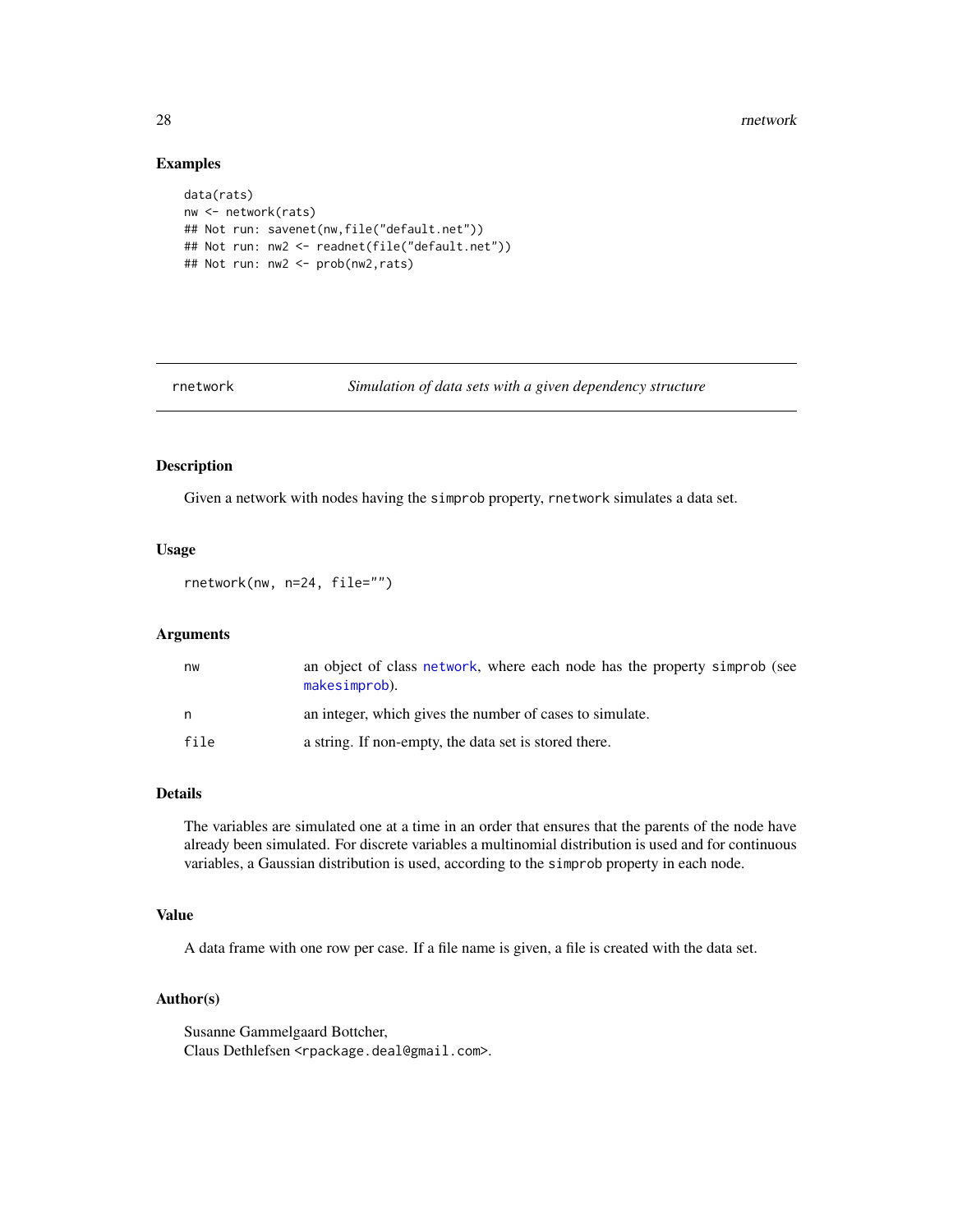<span id="page-28-0"></span>score and the contract of the contract of the contract of the contract of the contract of the contract of the contract of the contract of the contract of the contract of the contract of the contract of the contract of the

# Examples

```
A <- factor(NA,levels=paste("A",1:2,sep=""))
B <- factor(NA,levels=paste("B",1:3,sep=""))
c1 < -NAc2 < -NAdf <- data.frame(A,B,c1,c2)
nw <- network(df,doprob=FALSE) # doprob must be FALSE
nw <- makesimprob(nw) # create simprob properties
set.seed(944)
sim <- rnetwork(nw,n=100) # create simulated data frame
```
score *Network score*

# Description

Accessor for the score from a node or network

# Usage

```
score(x, \ldots)## S3 method for class 'node'
    score(x, \ldots)## S3 method for class 'network'
 score(x, \ldots)
```
#### Arguments

| x        | an object of class node or network.        |
|----------|--------------------------------------------|
| $\cdots$ | additional arguments for specific methods. |

# Value

For networks, the log network score is returned. For nodes, the contribution to the log network score is returned.

# Author(s)

Susanne Gammelgaard Bottcher, Claus Dethlefsen <rpackage.deal@gmail.com>.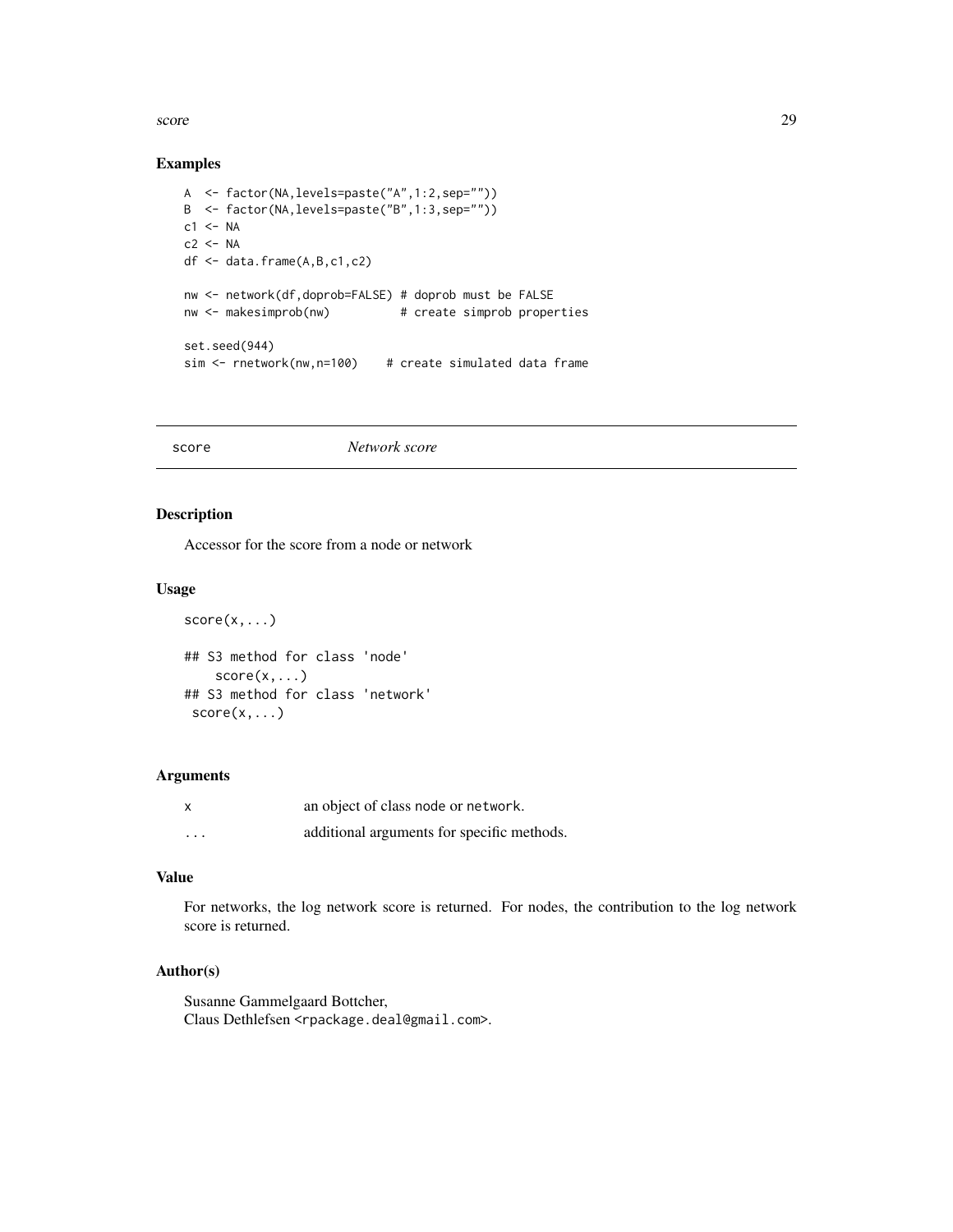<span id="page-29-1"></span><span id="page-29-0"></span>unique.networkfamily *Makes a network family unique.*

# Description

Removes networks that are equal or equivalent to networks already in the network family.

# Usage

```
## S3 method for class 'networkfamily'
unique(x,incomparables=FALSE,equi=FALSE,timetrace=FALSE,epsilon=1e-12,...)
```
# Arguments

| $\mathsf{x}$  | an object of class networkfamily.                                                                                                   |
|---------------|-------------------------------------------------------------------------------------------------------------------------------------|
| incomparables | a logical, but has no effect.                                                                                                       |
| equi          | a logical. If TRUE, also equivalent networks are thrown out <i>(i.e.</i> if their score is<br>within epsilon from another network). |
| timetrace     | a logical. If TRUE, prints some timing information on the screen.                                                                   |
| epsilon       | a numeric, which measures how close network scores are allowed to be from<br>each other to be 'equivalent'.                         |
| $\cdot$       | further arguments (no effect)                                                                                                       |

# Author(s)

Susanne Gammelgaard Bottcher, Claus Dethlefsen <rpackage.deal@gmail.com>.

# Examples

```
data(rats)
rats.nwf <- networkfamily(rats)
rats.nwf2<- unique(getnetwork(rats.nwf),equi=TRUE)
```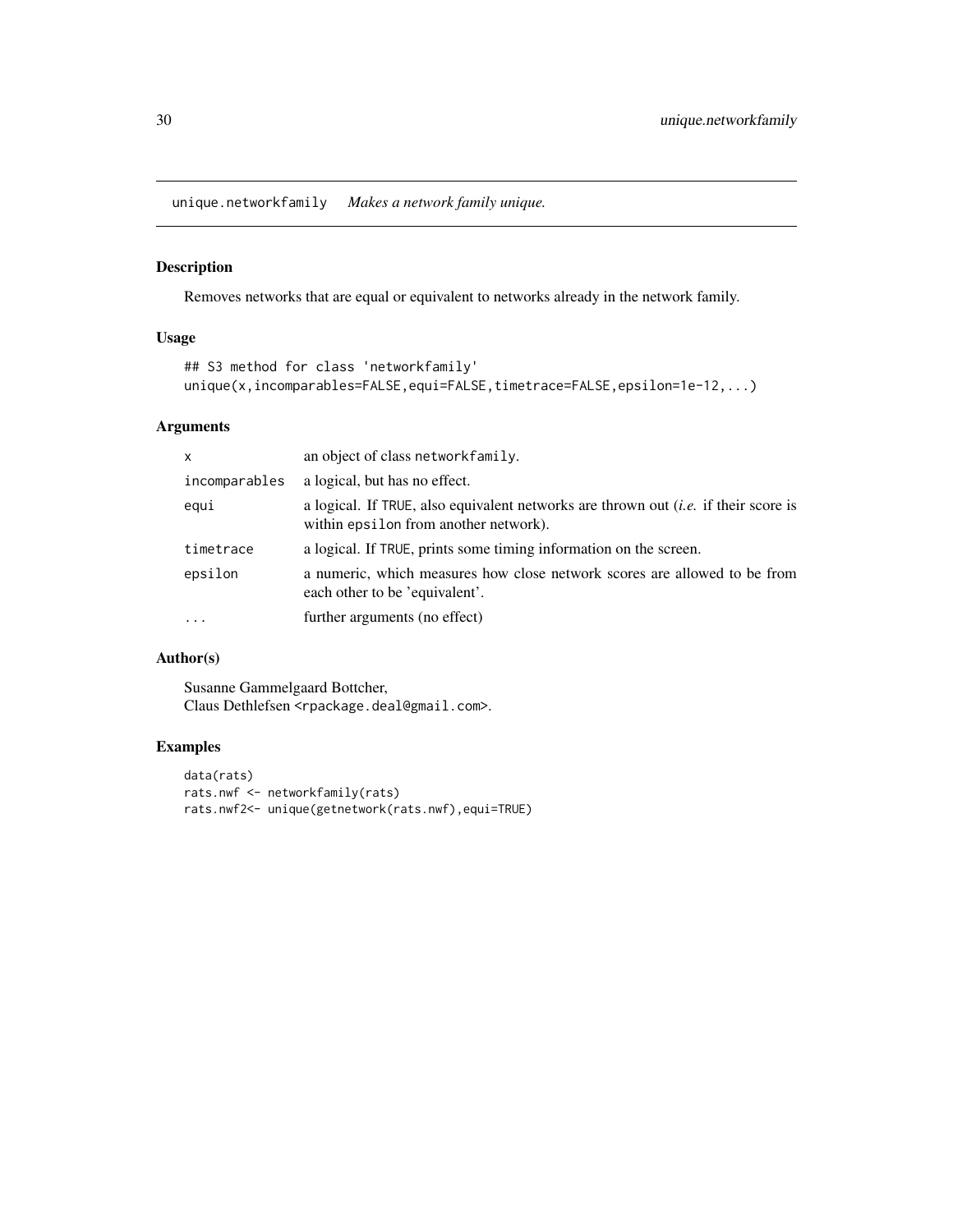# <span id="page-30-0"></span>**Index**

∗Topic datasets ksl, [11](#page-10-0) rats, [26](#page-25-0) ∗Topic iplot genlatex, [5](#page-4-0) insert, [7](#page-6-0) learn, [11](#page-10-0) networkfamily, [19](#page-18-0) nwfsort, [23](#page-22-0) perturb, [24](#page-23-0) readnet, [27](#page-26-0) unique.networkfamily, [30](#page-29-0) ∗Topic models autosearch, [2](#page-1-0) drawnetwork, [4](#page-3-0) jointprior, [9](#page-8-0) makesimprob, [13](#page-12-0) maketrylist, [14](#page-13-0) network, [15](#page-14-0) Network tools, [18](#page-17-0) node, [20](#page-19-0) numbermixed, [22](#page-21-0) prob, [25](#page-24-0) rnetwork, [28](#page-27-0) score, [29](#page-28-0) addarrows, *[19,](#page-18-0) [20](#page-19-0)* as.network *(*Network tools*)*, [18](#page-17-0) autosearch, [2,](#page-1-0) *[15](#page-14-0)*, *[18](#page-17-0)* banlist *(*Network tools*)*, [18](#page-17-0) banlist<- *(*Network tools*)*, [18](#page-17-0) conditional, *[12](#page-11-0)*, *[16](#page-15-0)*, *[21,](#page-20-0) [22](#page-21-0)* cycletest, *[19,](#page-18-0) [20](#page-19-0)* drawnetwork, [4,](#page-3-0) *[8](#page-7-0)*, *[12](#page-11-0)*, *[16–](#page-15-0)[18](#page-17-0)*, *[21](#page-20-0)* elementin, *[20](#page-19-0)* factor, *[16](#page-15-0)*, *[25](#page-24-0)*

findex, *[9](#page-8-0)*

genlatex, [5,](#page-4-0) *[20](#page-19-0)* genpicfile *(*genlatex*)*, [5](#page-4-0) getnetwork, *[3](#page-2-0)*, *[5](#page-4-0)*, *[12](#page-11-0)*, *[24](#page-23-0)* getnetwork *(*Network tools*)*, [18](#page-17-0) gettable, *[3](#page-2-0)* gettable *(*autosearch*)*, [2](#page-1-0) gettrylist, *[3](#page-2-0)*, *[5](#page-4-0)*, *[12](#page-11-0)*, *[24](#page-23-0)* gettrylist *(*Network tools*)*, [18](#page-17-0) heuristic, *[15](#page-14-0)*, *[17,](#page-16-0) [18](#page-17-0)*, *[20](#page-19-0)* heuristic *(*autosearch*)*, [2](#page-1-0) insert, [7,](#page-6-0) *[19](#page-18-0)*, *[22](#page-21-0)* jointprior, *[2](#page-1-0)*, *[4](#page-3-0)*, *[8](#page-7-0)*, [9,](#page-8-0) *[12](#page-11-0)[–14](#page-13-0)*, *[17](#page-16-0)*, *[19](#page-18-0)*, *[22](#page-21-0)*, *[24](#page-23-0)* ksl, [11](#page-10-0) learn, *[9](#page-8-0)*, [11,](#page-10-0) *[16](#page-15-0)[–18](#page-17-0)*, *[21](#page-20-0)* learnnode, *[22](#page-21-0)* localmaster, *[12](#page-11-0)*, *[22](#page-21-0)* localposterior *(*prob*)*, [25](#page-24-0) localprior *(*prob*)*, [25](#page-24-0) localprob *(*prob*)*, [25](#page-24-0) localprob<- *(*prob*)*, [25](#page-24-0) makenw, *[3](#page-2-0)* makenw *(*Network tools*)*, [18](#page-17-0) makesimprob, [13,](#page-12-0) *[22](#page-21-0)*, *[28](#page-27-0)* maketrylist, *[2](#page-1-0)[–5](#page-4-0)*, *[8](#page-7-0)*, *[12,](#page-11-0) [13](#page-12-0)*, [14,](#page-13-0) *[19,](#page-18-0) [20](#page-19-0)*, *[24](#page-23-0)* modelstring *(*Network tools*)*, [18](#page-17-0) network, *[2](#page-1-0)[–5](#page-4-0)*, *[7](#page-6-0)[–10](#page-9-0)*, *[12](#page-11-0)[–14](#page-13-0)*, [15,](#page-14-0) *[16](#page-15-0)*, *[18](#page-17-0)[–21](#page-20-0)*, *[24,](#page-23-0) [25](#page-24-0)*, *[27,](#page-26-0) [28](#page-27-0)* Network tools, [18](#page-17-0) networkfamily, *[3](#page-2-0)*, *[6](#page-5-0)*, *[13](#page-12-0)*, *[15](#page-14-0)*, *[17,](#page-16-0) [18](#page-17-0)*, [19](#page-18-0) node, *[17](#page-16-0)*, [20,](#page-19-0) *[21](#page-20-0)*, *[25](#page-24-0)* nodes *(*node*)*, [20](#page-19-0) nodes<- *(*node*)*, [20](#page-19-0)